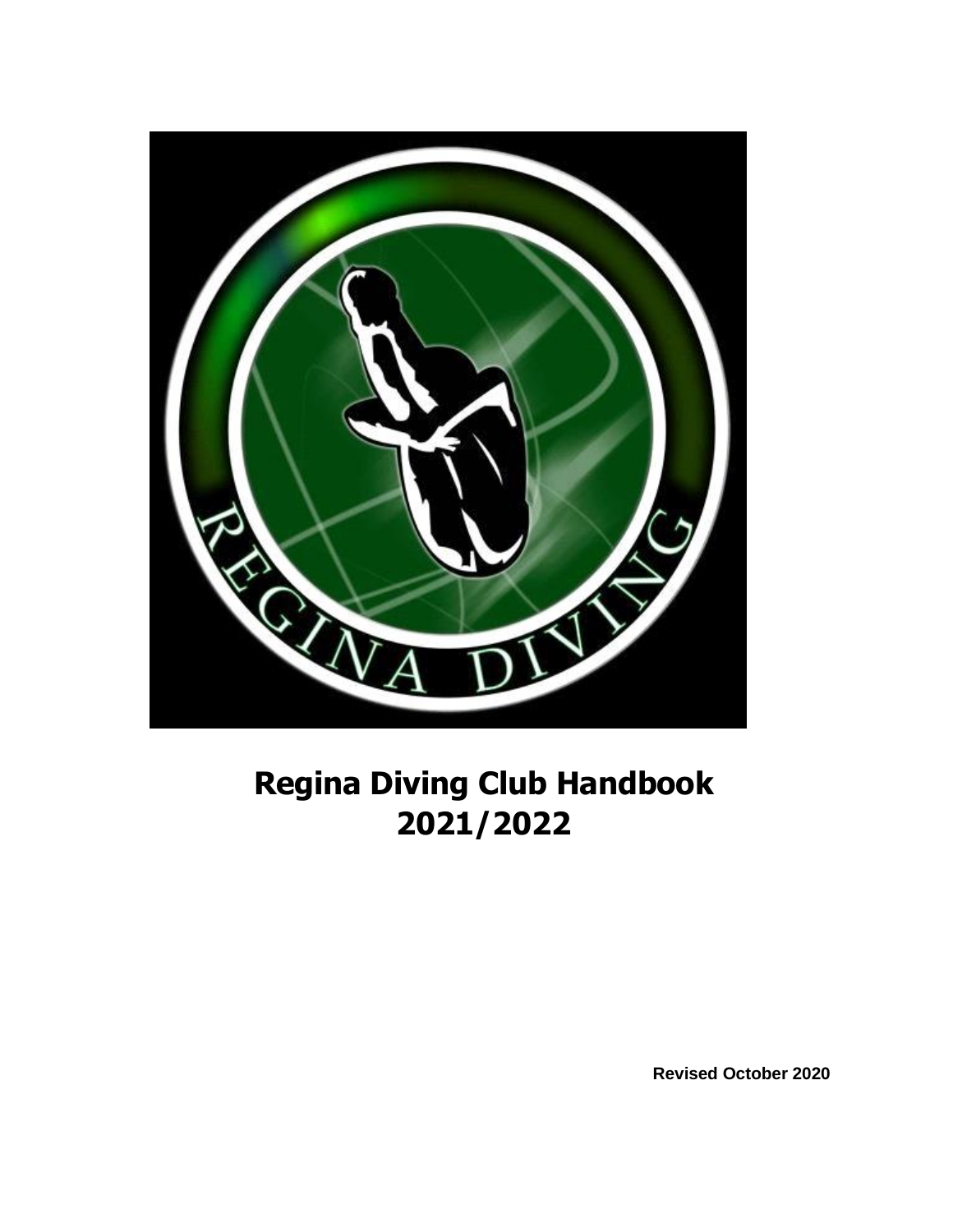# **Table of Contents**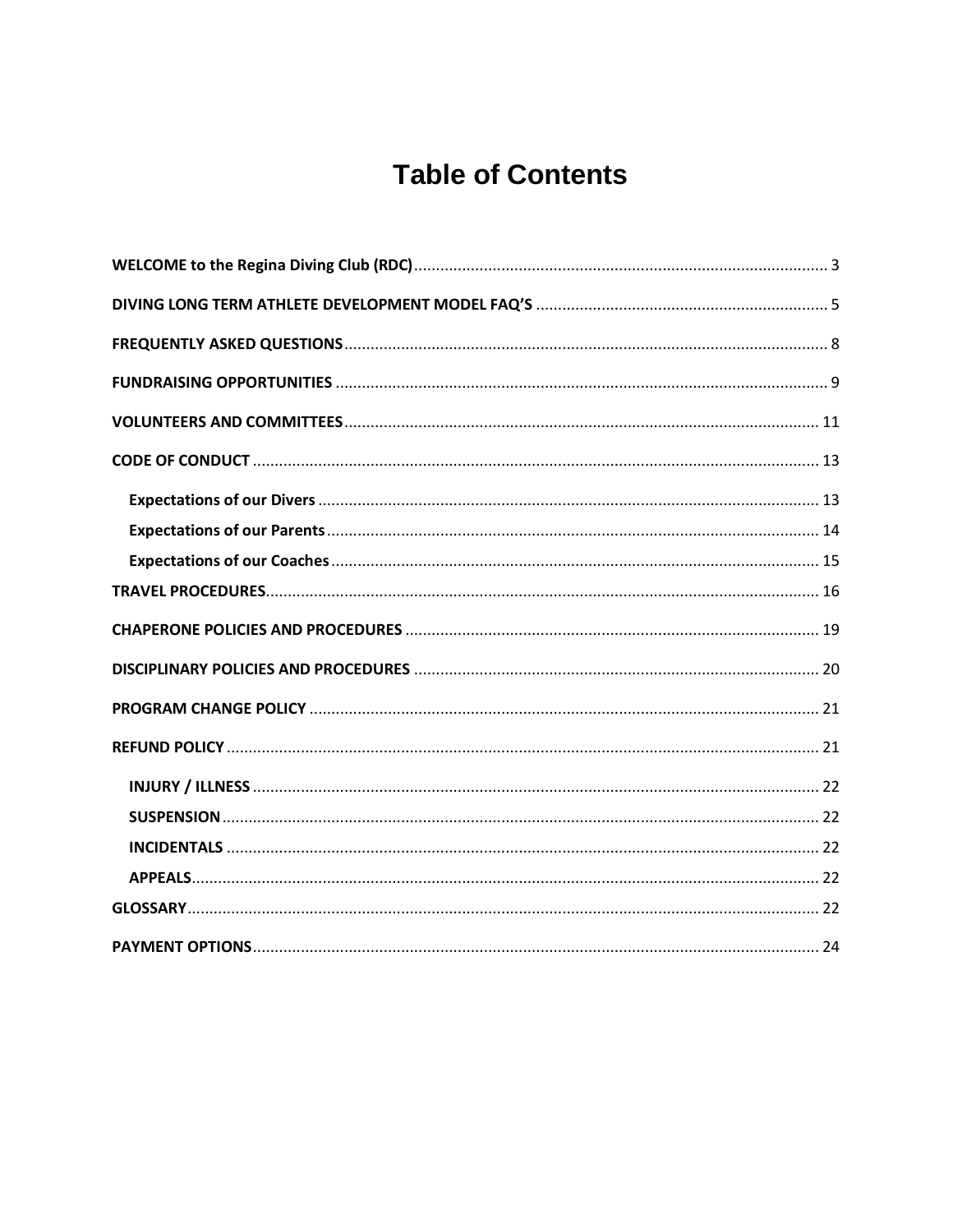## <span id="page-2-0"></span>WELCOME to the Regina Diving Club (RDC)

We hope your involvement with our Club will prove to be as enjoyable and satisfying as it has been for many others before you.

The Regina Diving Club is a non-profit organization, working to adhere to the philosophy and ideals of the organization as written in the Mission Statement. These ideals are: to foster the growth of the individual's spirit, mind and body, and to develop a sense of responsibility to each other and to the community.

Our Club is parent-run, directed, and managed, and your involvement is imperative. A big part of your involvement is fees, which may be offset by fund-raising opportunities. For all levels above Learn to Dive, your participation is expected. You may contribute in many ways, such as helping to plan and run competitions, officiating, chairing a committee, providing professional consultation, or becoming a member of the Board of Directors. Whatever your area of interest or expertise, we can use your help. For further information, please contact [rdc.diving@hotmail.com](mailto:rdc.diving@hotmail.com)

This handbook is designed to provide you and your diver with general guidelines and expectations. If you have any questions about your diver's program, please feel free to contact your coach during non-training times. Further information can be obtained from our homepage at [www.reginadiving.ca.](http://www.reginadiving.ca/)

## **GOALS**

- To develop and maintain technical programs that will allow all athletes to fully realize their potential.
- To develop, support and maintain qualified coaches sufficient to provide a full range of Club programs.
- To develop, support and maintain a recruitment system to ensure a consistent succession of competitive athletes and coaches.
- To generate revenue that will enable the Club to maintain and upgrade equipment, and support the club financially as needed.

## **Head Coach's Note:**

With a new diving season fast approaching, I would like to take this opportunity to provide some information about improvements made to our club programming and structure. To better serve our divers, the Regina Diving Club has improved our program structure to reflect the competitive and recreational goals of the organization.

Diving Plongeon Canada's Long-Term Athlete Development (LTAD) model has served as a road map for program changes. "A LTAD is simply a description of what conditions children need, at each stage of their growth, to meet their full athletic potential." For more information about LTAD models, please visit Sport Canada's website ["http://www.canadiansportforlife.ca](%22http:/www.canadiansportforlife.ca/%22%20at%20%20HYPERLINK%20%22http:/www.canadiansportforlife.ca/%22www.canadiansportforlife.ca.)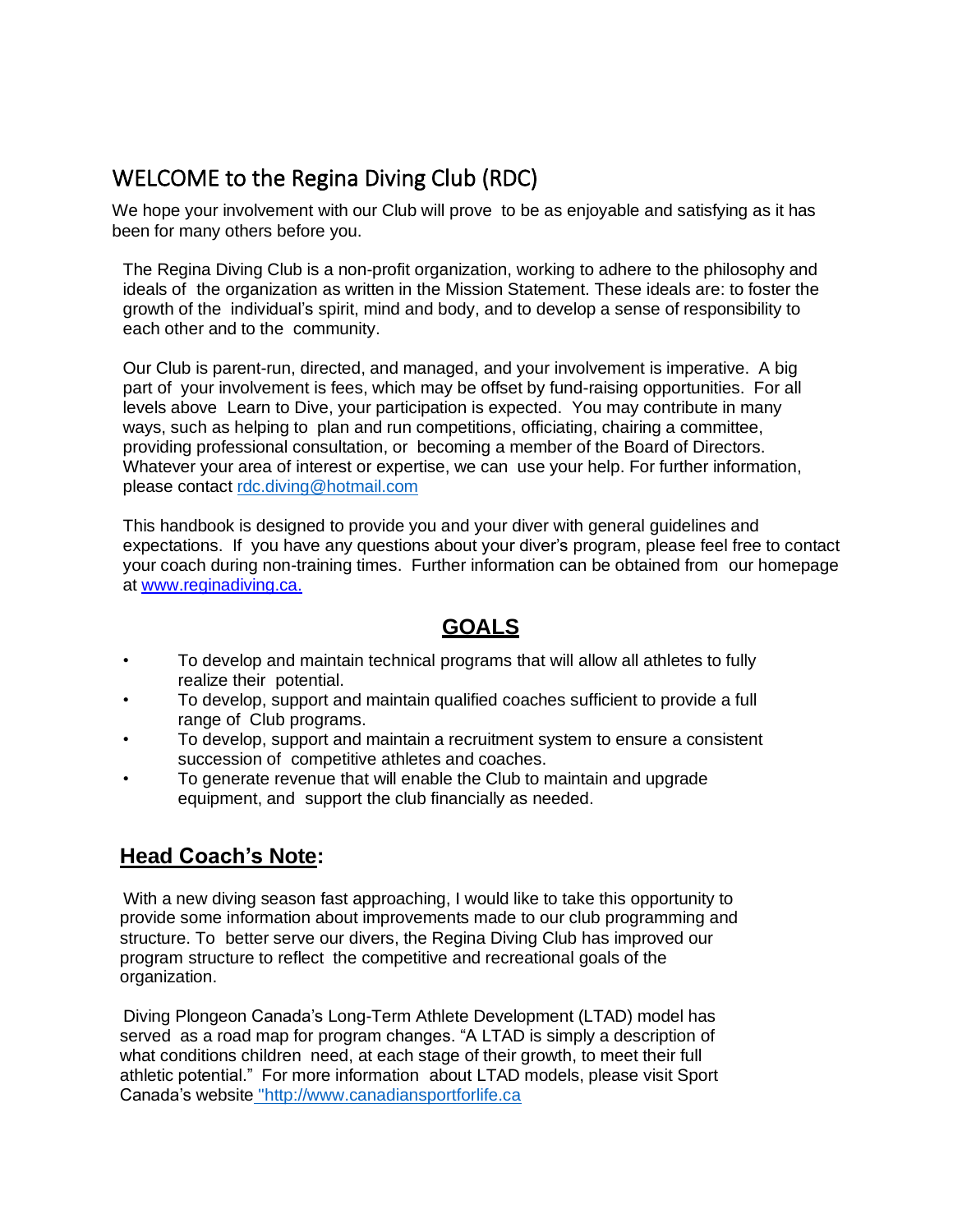These conditions as well as the established competitive age group system are the building blocks for a newly adapted program structure.

The competitive stream of our program has been divided along age groups, ability and commitment levels to reflect the demands of competitive National and Novice requirements. The age groups and program schedules have been set to provide divers with the best opportunity to achieve success at their level of competition. Some may see these changes as restrictive, however your coaching staff see them as a necessity to manage group sizes, pool space, and achieve individual and program goals. Your diver's access to equipment will be improved. Each training group will be afforded an appropriate coach/diver ratio and more time on the boards, meaning a greater opportunity to be successful.

If you are new to our organization, I would like to thank you for your interest and welcome you to the club. If you are a returning member, it will be nice to see you back on deck for what I know will be a fun and successful season.

Thank you,

Laura Desautels Head Coach Regina Diving Club

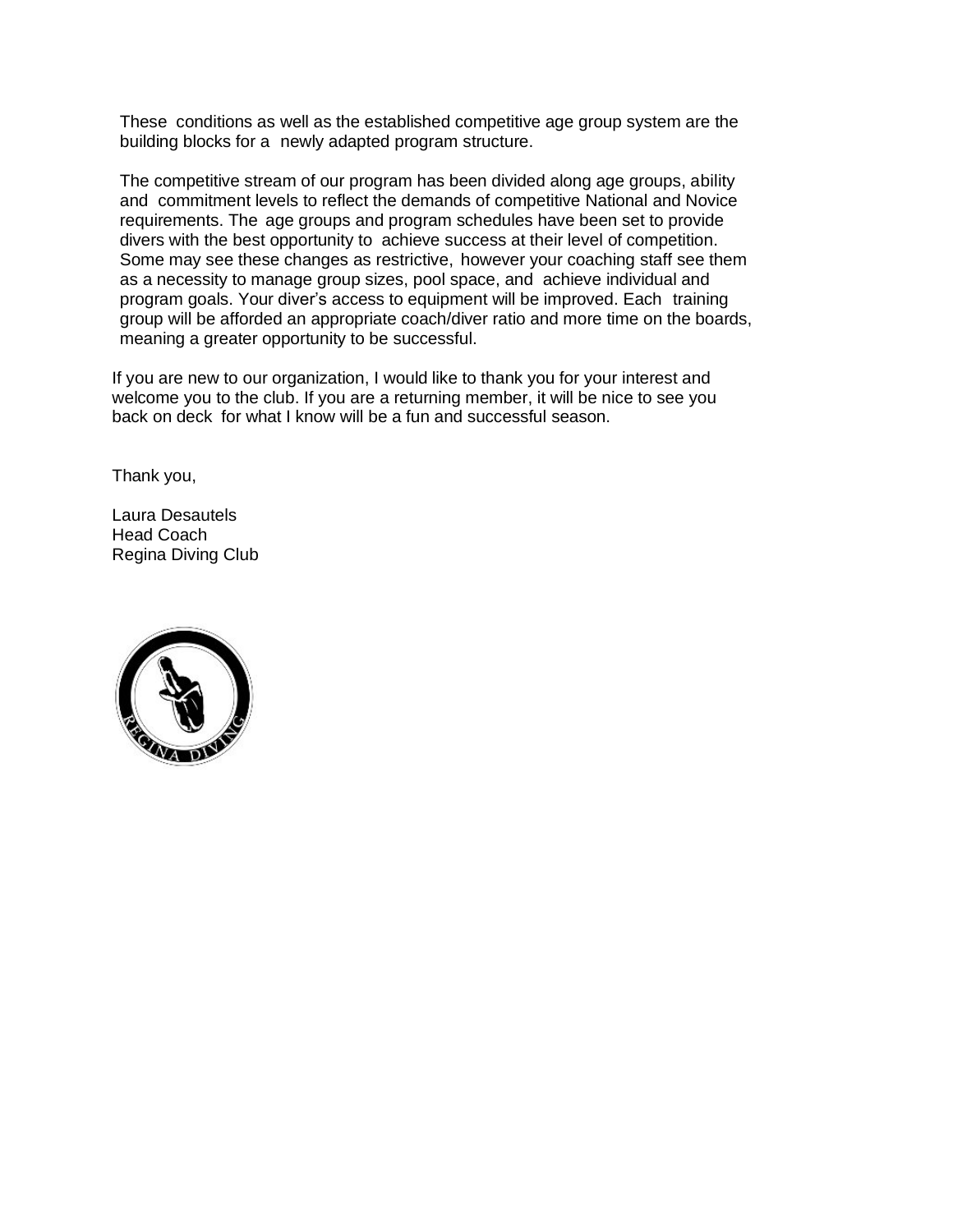## <span id="page-4-0"></span>DIVING LONG TERM ATHLETE DEVELOPMENT MODEL FAQ'S

Diving Canada LTAD Model Copyright © 2006 Diving Canada

## **Q. Is this athlete development for good health? Is this for every kid?**

A. While the goal of the LTADM is to help create the best divers possible, one of the side benefits is good health. The prescribed exercises make children stronger, which makes them less prone to injury. It also makes them more likely to pursue a more active lifestyle. In that respect, yes, it is for every kid, whether they want to be an Olympic champion, or they just want to give diving a try.

#### **Q. Do you need to know how to swim already? I've heard kids can't coordinate the strokes at younger ages. Are we pushing them too early?**

A. Many diving clubs offer gym and swim programs where kids learn the basics before starting diving. For diving itself, children don't need good quality strokes; they just need to get from under the diving board to the side of the pool.

## **Q. Can I be involved?**

A. Most clubs have some form of parent involvement, including officiating, event management, fund raising, etc. However, the coach / participant relationship depends on children being focused, much like school or music lessons. Most coaches allow parents to watch practices but be sure to do this out of earshot and the view of your kids, so they can concentrate.

#### **Q. I can't see it. What are we trying to do to these kids at this age? I want a normal kid. Why start earlier?**

A. Long term athlete development means offering children instruction in fundamental movement skills during the development window when they can best learn them, whether they are to be competitive athletes or simply enjoy physical activity. An appropriately structured program is intrinsically appealing to children. If they don't like it, look elsewhere for a program that is fun and teaches skills.

## **Q. How do we know this model is right?**

A. The model was created by a group of experienced Canadian diving coaches, including age group specialists and coaches of Olympic medalists. This model is a summary of their experience applying these principles. Also, the model has been reviewed and approved by the experts leading the Canadian long-term athlete development model project, "Sport for Life".

#### **Q. This model seems to demand much more activity than our kids are doing now. Are you sure this is safe?**

A. Children can handle more training than many believe. When permitted to play at their own pace, outdoors, they will play hard for hours longer than they are typically allowed in a modern urban society. There are also safety benefits to starting earlier. Smaller, lighter bodies are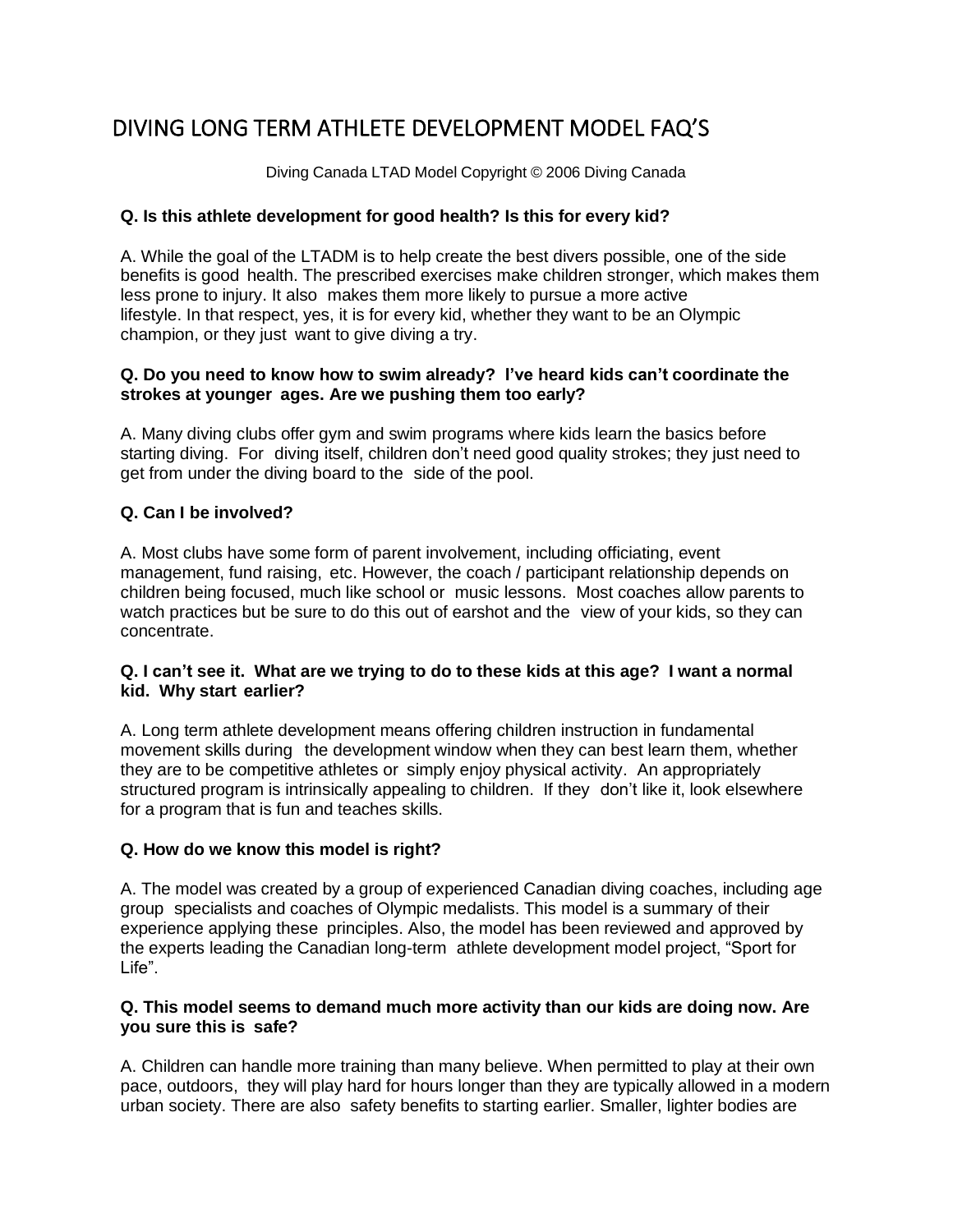less susceptible to injury. Chinese divers start much younger on tower and have fewer injuries learning it. Also, some of the best Canadian divers have done this level of training and have not had any greater rate of injuries or loss of interest. Coaches can tell when an athlete is not ready for this level of training and will gradually increase it when the diver is ready. No good coach will force a child to do more than they are ready for.

## **Q. "Athlete development model" sounds like it's for elite athletes. How does it apply to children with lower aspirations?**

A. All children acquire skills in the same order; some are just faster than others. The model recommends skill progressions that apply to any diver learning skills. Even more importantly, kids learn physical skills most efficiently before the growth spurt (11-13 for girls, 12-15 for boys). Children benefit from learning a variety of skills during this window, even for the simple enjoyment of physical activity. Divers especially need to learn dance and gymnastic movements early for diving performance, but these activities are also among the best general fitness and coordination activities for kids this age.

## **Q. Isn't this hard on their bodies?**

A. In fact, it is better for their bodies: it helps prevent injury. Proper preparation will protect them from injury, whether in diving, other sports, or in the unpredictable bumps and knocks of childhood. A program which leads to injuries is probably at fault, not the age at which the athletes begin. That said, some people are prone to injuries, and coaches will adjust a program to address these concerns.

## **Q. How do you handle a child who is scared?**

A. All divers are scared at some point, whether learning a front dive from the side or a reverse dive from 10m. The model, and all good coaches, teaches diving in small incremental steps called progressions, so children gain confidence as they master a dive before moving on. These are some of the advantages of diving: that participants learn to face fears and deal with them appropriately.

## **Q. Do they also need to do gymnastics? Dance?**

A. The LTADM has both gymnastic and dance elements built into it. It would be beneficial for divers to do additional gymnastics or dance, but in a diving context. Certain dance movements and positions are different from diving positions, and, particularly at an advanced level, many gymnastic movements are contrary to diving movements.

#### **Q. Shouldn't kids just be allowed to play on their own? Aren't we over-structuring their time?**

A. They gain further abilities that enhance play. They will get more out of play, they will be more likely to be physically active in their free time, and they will be less likely to injure themselves. The LTADM is necessary to learn structure and discipline; there is plenty of extra time for free play.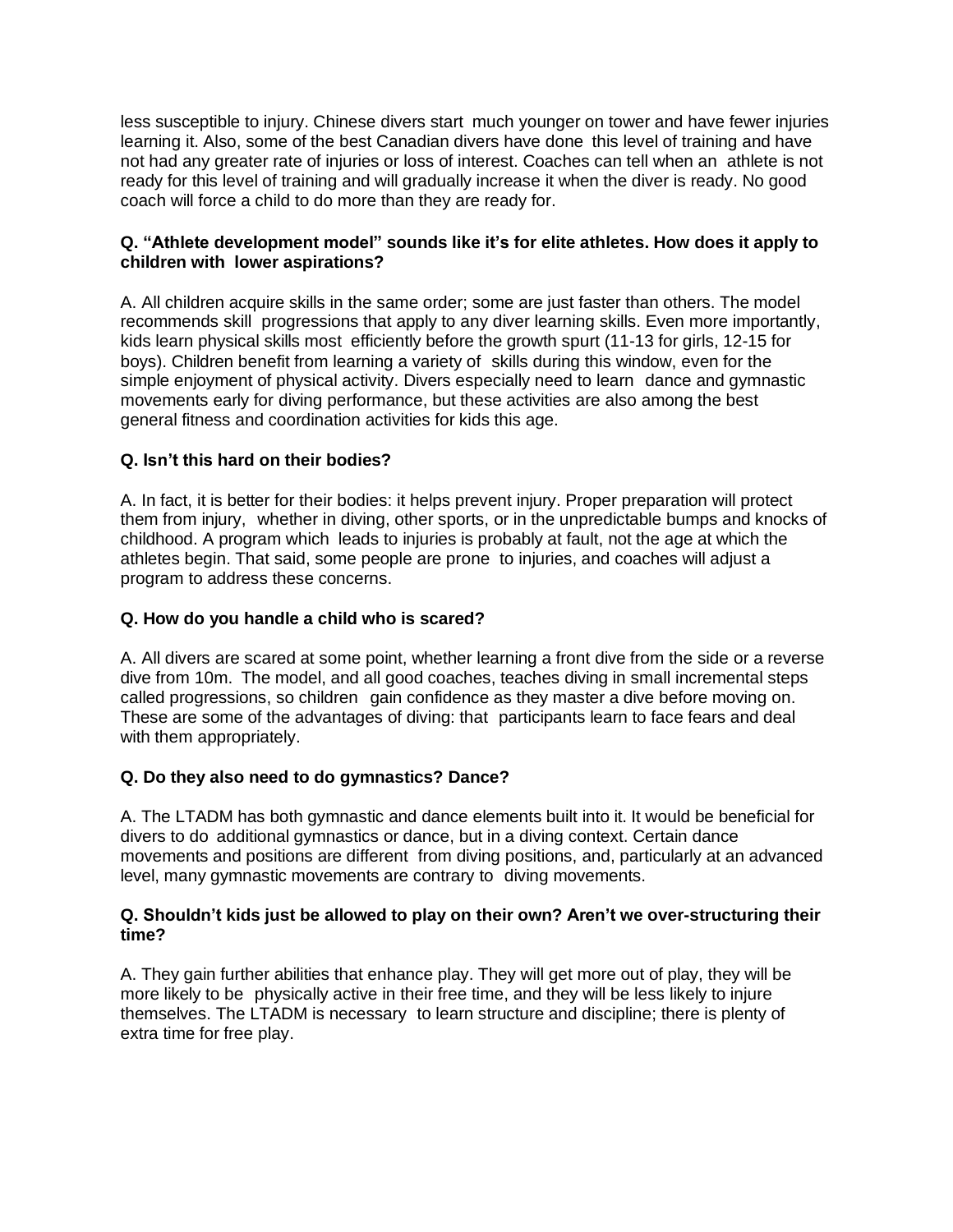## **Q. What should coaches do during the Adolescent Maintenance stage?**

A. Coaches (and parents) must be aware that self-image and self-esteem are fragile. Divers may need to compete less. Coaches should work on improving weight training skills, dance skills, and keeping diver fit. They may want to involve the diver in coaching younger athletes once or twice a week. The coaches, diver, and parents may have to lower competitive expectations.

#### **Q. Why isn't my boy going to Nationals even though he qualified?**

A. His goal for the year was to qualify for Nationals, which he managed to do. He's not ready to be competitive at that level and finishing near the bottom of the pack will do more damage than good. He should wait until next year when he can be more competitive.

#### **Q. Why should my kid go to Provincials when there is no one good to compete against?**

A. To win. Successful divers have been motivated by success at all levels throughout their career.

## **Q. Why do you need so much dry land space and equipment?**

A. It is the standard around the world. All the top diving countries, as well as a lot of the lesser countries, have dedicated dry land space and equipment. It also allows us to get more kids involved.

#### **Q. Why does it cost so much?**

A. It doesn't. It usually costs less than daycare, while being far more valuable. It usually costs less per hour than public swim and other sports, while being a far more beneficial program.

## **Q. What about time for homework and chores?**

A. With the structure and discipline learned through this program, athletes get better at structuring their time when they begin training. School often improves.

#### **Q. Quite often, my kid does not want to go to diving, but then they like it when they are there and afterwards.**

A. This is very common. Parents need to make decisions for children. If you believe in the program, make sure your child attends all scheduled lessons.

## **Q. Why is my child not spending more time in the pool?**

A. Time is limited and better used on technical aspects of diving, which are learned more efficiently on land before being transferred to the water.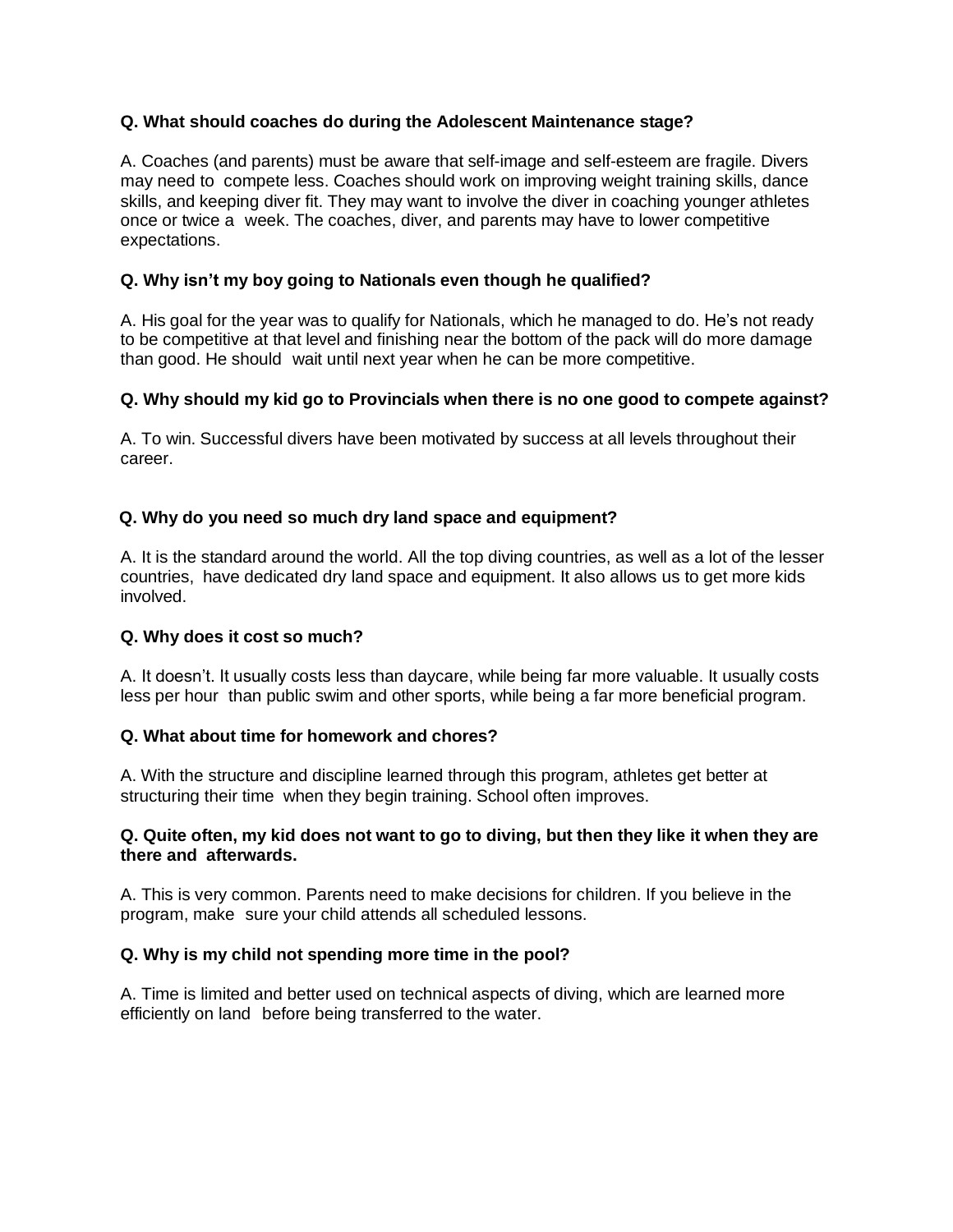## **Q. Why is my child not doing weight training?**

A. Time is limited and better spent on technical aspects of diving. When the technical aspects are mastered, weight training will be added if strength is still a limiting factor.

#### **Q. What mental training are you doing?**

A1. We are doing mental training: diving training is inherently mental training. A2. Many seemingly mental issues are actually technical deficiencies that may appear to be psychological in nature. The LTADM helps alleviate the weaknesses in technical development.

#### **Q. Can my child do other sports?**

A. Yes, but fewer days are available for other sports because diving requires more commitment than other, late-specialization sports.

#### **Q. When is too late for elite success in diving?**

A1. Beginning after puberty is usually too late to fully realize one's potential unless the child has developed the skill and flexibility requirements from other acrobatic sports or activities. A2. It is not an exact science before puberty. There will be the most success when there has been enough time to achieve the requisite skills and flexibility before puberty's onset.

#### **Q. How do you know when the Adolescent Maintenance stage begins?**

A. Rapid growth occurs, as do the appearance of secondary sex characteristics. Coordination and speed often suffer. The difficulty of the diver's dives may be affected, as well as the aesthetics.

## <span id="page-7-0"></span>FREQUENTLY ASKED QUESTIONS

#### • **How does my diver change programs?**

In order to change programs divers must pass the required skills to move into the next level and be invited by the head coach. If you change programs, please revise your Payment Schedule and advise [RDC.diving@hotmail.com](mailto:RDC.diving@hotmail.com)

#### • **What happens if we have an address change or change phone numbers?**

Please provide the Competitive Administrator at [RDC.diving@hotmail.com](mailto:RDC.diving@hotmail.com) with written notification (email) of your new address or phone number if it changes throughout the year. The Administrator will distribute the information as necessary.

## • **What is required before my child will compete in a competition?**

Every age group has a required dive list – required dives, directions and difficulties – and all divers are working towards perfecting these dives based on their age group. Talk to your child's coach for details on your child's progress. There is not a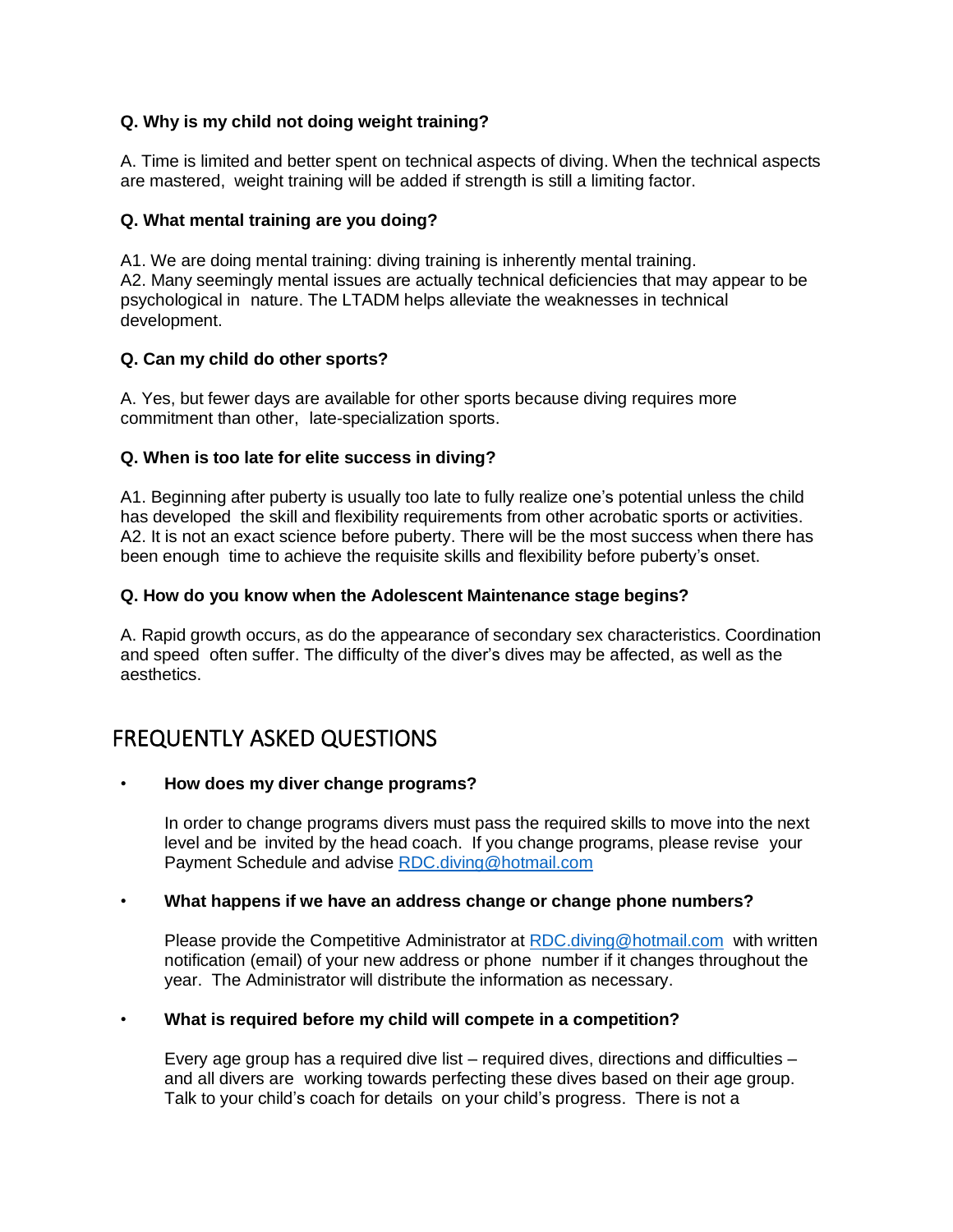requirement to compete - that is a coach, athlete, and parent decision. Even when the athlete has gained his required dives it may not be necessary to attend every competition.

## <span id="page-8-0"></span>FUNDRAISING OPPORTUNITIES

From time to time, the Club will participate in various fundraising initiatives. Any family that participates will have some of the dollars raised, rewarded to their "account" to help offset meet fees or travel expenses. These amounts can change from time to time and are set by Board policy each year.

## **BINGO – Please see the RDC website for current bingo coordinator contact information.**

## **Centennial Bingo – 2311 2 nd Avenue Regina, SK**

Bingos are a fundraiser for the club. Without the bingo revenue, we would have an increase in everyone's fees. When you register your diver(s) in their program(s) you are also informed of the required bingo commitments for that group. At the time of registration, you are given the option of working these bingos or paying out your commitment to this fundraiser. Please remember that if you choose the option of working these bingos, we will be counting on you to fulfill your commitment.

In order to achieve the full bingo discount, all bingo commitments must be completed. All partial commitments will be credited at \$65/bingo with the remainder being paid out (at \$65/bingo) before the end of the season. Extra bingos worked (beyond the required commitment) will be credited at \$65/bingo toward the diver's extra fees. Unused credits at the end of the season can be applied to the following season but will not be paid out if the athlete is not returning.

## Rules of the Bingo Hall

Mon-Thurs Evening Bingos:

- There must be 16-18 workers
- Counting starts at 4:30 (come if you can!)
- All workers to be at the hall by 5:15. Selling starts at 5:30
- Park in the back
- We are usually finished by 9:45 or 10:00

#### Fri and Sat Evening Bingos:

- There must be 20-22 workers
- Counting starts at 4:00 (come if you can!)
- All workers to be at the hall by 4:45; Selling starts at 5:00.
- Park in the back
- We are usually finished by 9:45 or 10:00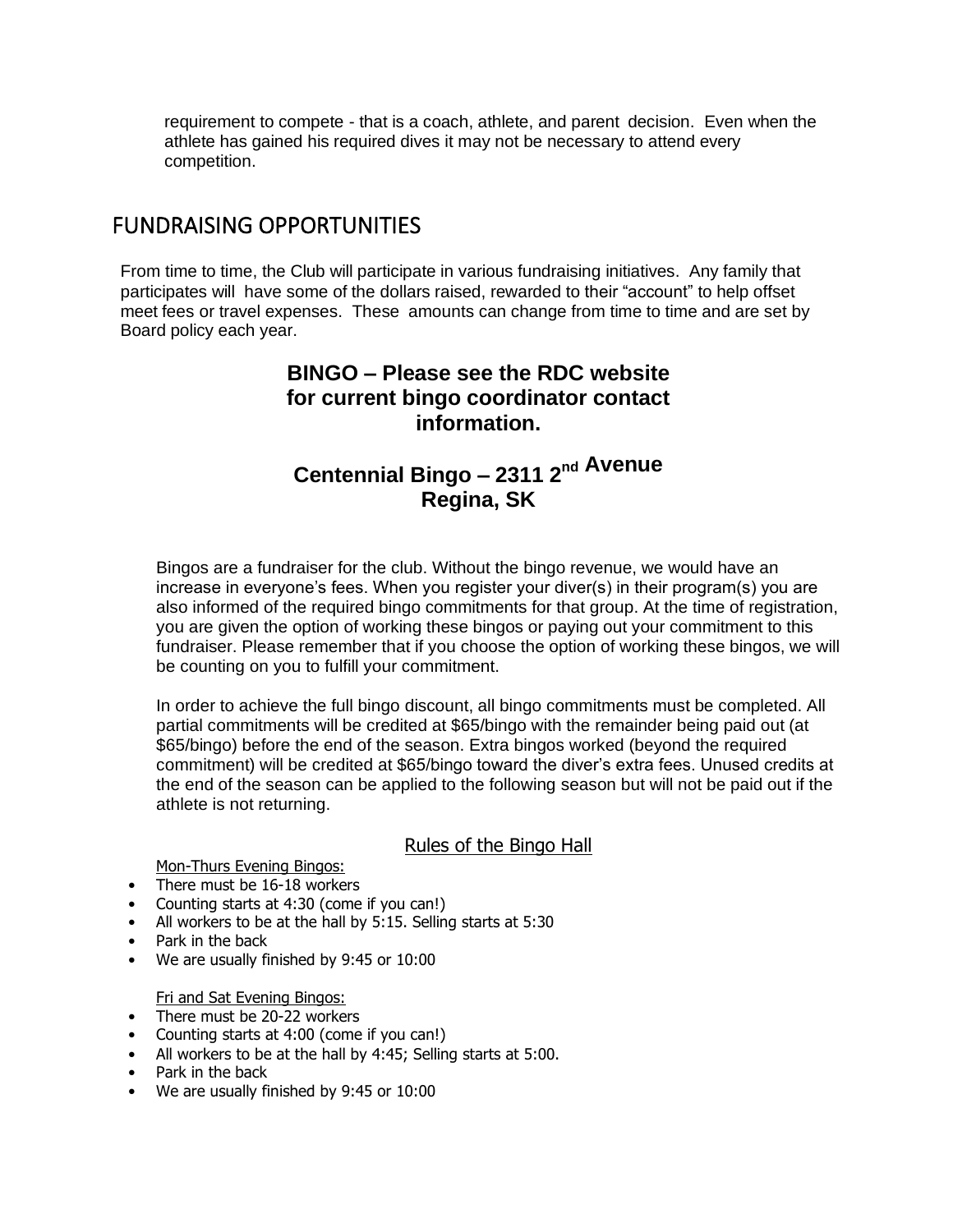Sun Evening Bingos:

- There must be 16-18 workers
- Counting starts at 4:30 (come if you can!)
- All workers to be at the hall by 4:45. Selling starts at 5:00
- Park in the back
- We are usually finished by 9:45 or 10:00

#### Late Night Bingos:

- There must be 10-11 workers
- Counting starts at 8:30 (come if you can!)
- All workers to be at the hall by 9:15; Selling starts at 9:30.
- Park in the back. Remember to be QUIET until the evening program finishes.
- We are usually finished by 12:30 or 1:00am

#### Sat and Sunday Matinee Bingos:

- There must be 12-14 workers
- Counting starts at 10:45 (come if you can!)
- All workers to be at the hall by 11:15; Selling starts at 11:30.
- Park in the back
- We are usually finished by 3:30 or 3:45

#### General Rules:

- Bingo dates and times will be emailed by the bingo coordinator. Bingo dates are assigned by the bingo hall in 3-month blocks of time (Sept-Nov, Dec-Feb, Mar-May, and June-Aug). The bingo season runs Sept 1-Aug 31.
- Phone or email the bingo coordinator (available from the club administrator) to have your name added or removed from the bingo worker list/group.
- If you sign up to work a bingo and are unable to make it to that session, you must notify the bingo coordinator at least 48 hours in advance so that a replacement can be found.
- Workers must be at least 12-14 years of age (this is at the discretion of the bingo coordinator) and children must have a parent working at the same session (this will also be at the discretion of the bingo coordinator). Please note, workers for the late night program should be 16 years of age or older.
- The bingo hall will notify the club if we need to bring more than the usual number of workers.
- There must be 4 adults (16 and older) selling the Breakout games (green aprons).
- Floor workers should be circulating constantly throughout the hall so that all areas of the hall are covered. They should be attentive and should always have a sufficient supply of paper with them. When a "Bingo" is called, the closest floor worker to that player must get to that player as soon as possible, take their bingo sheet to the nearest bingo telephone and read the sheet number (or the bingo minder number). Once the bingo has been verified, the worker will return to stand next to the winner with their hand in the air. A runner will bring the winnings and the worker will count it out to ensure the correct amounts are given. Workers under 16 will not count out winnings over \$300.
- Please keep your voices down when the players are playing.
- Do not gather in groups in any part of the hall. Avoid being disruptive.
- When stopping to visit the washroom, please remove your apron and leave it at the cash counter.
- Food and drink must be consumed in the snack room, with no more than 2 workers in there at a time. Please do not take breaks during the 5 and 10 minute intermissions. Players will want to purchase more paper during these times.
- Any questions asked by the players regarding bingo issues should be directed to the Bingo Hall Manager. The Bingo Hall Manager is the authority for any concerns/disputes during the evening.
- Avoid cell phone use while working the bingo.
- Please remember this is an entry level job. It is important to model a positive attitude and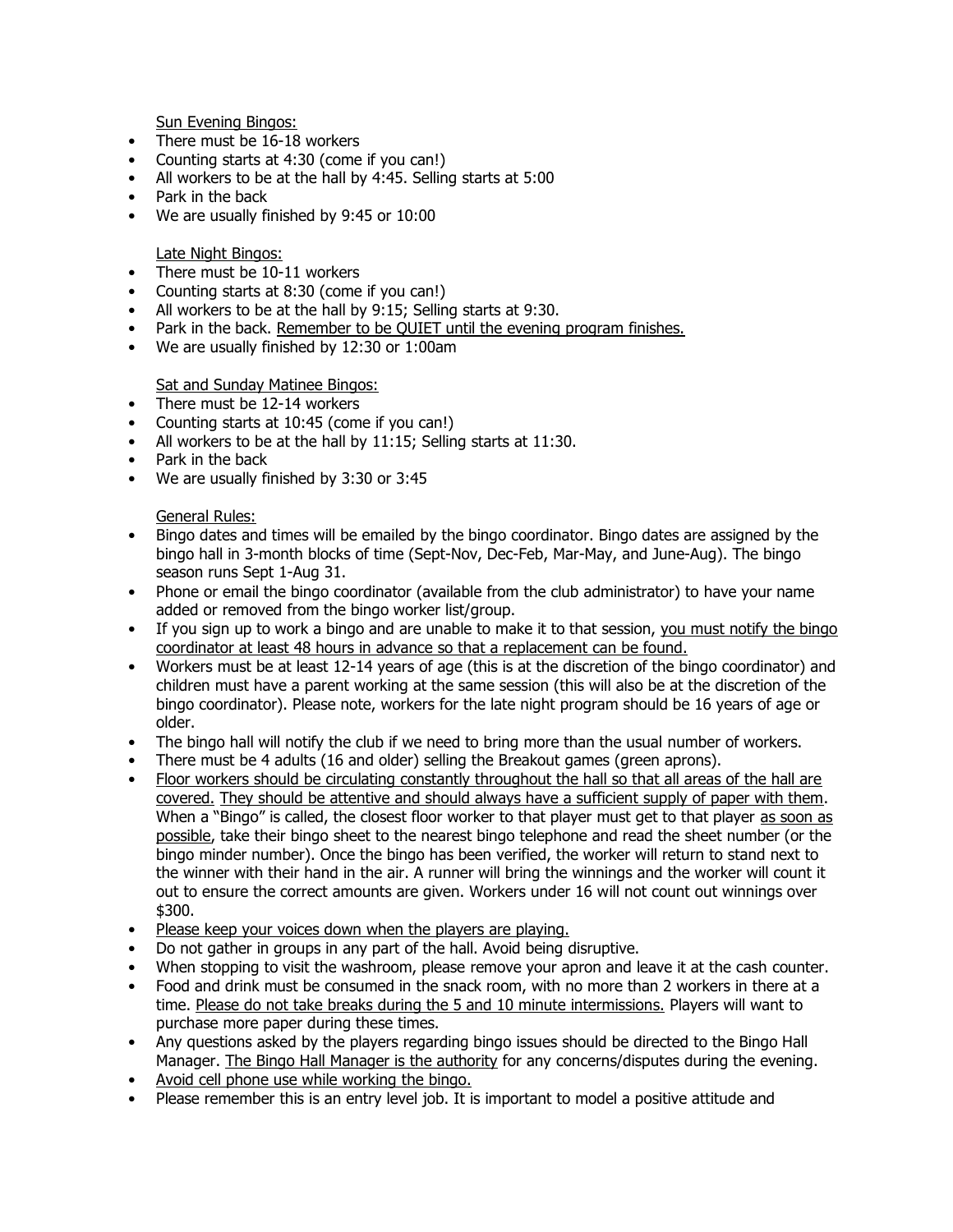appropriate workplace behaviour for our young workers. This is often their first workplace experience. Be the type of worker that you would want to work with!

• Be as friendly and congenial as you can. The bingo players have come for an evening of entertainment and are supporting our club!

## <span id="page-10-0"></span>VOLUNTEERS AND COMMITTEES

The Regina Diving Club is a Non-Profit organization. In order for the club to be successful there are many ways that each family can help. Some tasks are just a few hours a year, some tasks are monthly, and some tasks require a multiple year commitment. Each position is important to the continued success of the RDC.

Some of the most necessary positions are listed below. Each position has specific responsibilities and requires a commitment of volunteer hours, but each position also comes with training, advice, support and likely already has a person working in it - so that they can help train the next interested volunteer.

Many of the positions listed below are required only when we are hosting major competitions, like Western Canadian Diving Championships, which we host every second year. Let us know on your registration forms what tasks or positions you are interested in.

#### • **Regina Diving Club Board**

The board members are responsible for developing and implementing policy for the recreational and competitive programs. Members must attend monthly meetings of approximately two hours in duration. Additional meetings may be required. Additional responsibilities may be required.

#### • **Dive Sask Representative**

This is an elected position. It is a two-year commitment.

## • **Treasurer**

The treasurer will be responsible for maintaining the Regina Diving Club financial records. The treasurer will report monthly to the board and file all required reporting to the appropriate government agency. The treasurer will be involved in strategic planning.

#### • **Equipment Set up and Take down**

This position will be responsible for equipment maintenance throughout the year. Planning will be done with the head coach. This position will also be responsible for communicating needs/issues to the head coach and will be responsible for coordinating equipment set-ups and take-downs as needed during the year.

## • **Merchandising Coordinator**

The merchandising coordinator will be responsible for coordinating, ordering, and collecting payment for all club team merchandise, including club photos, team jackets, etc. This position will take direction from the head coach on team clothing requirements. A final report including collected funds will be required to present to the treasurer.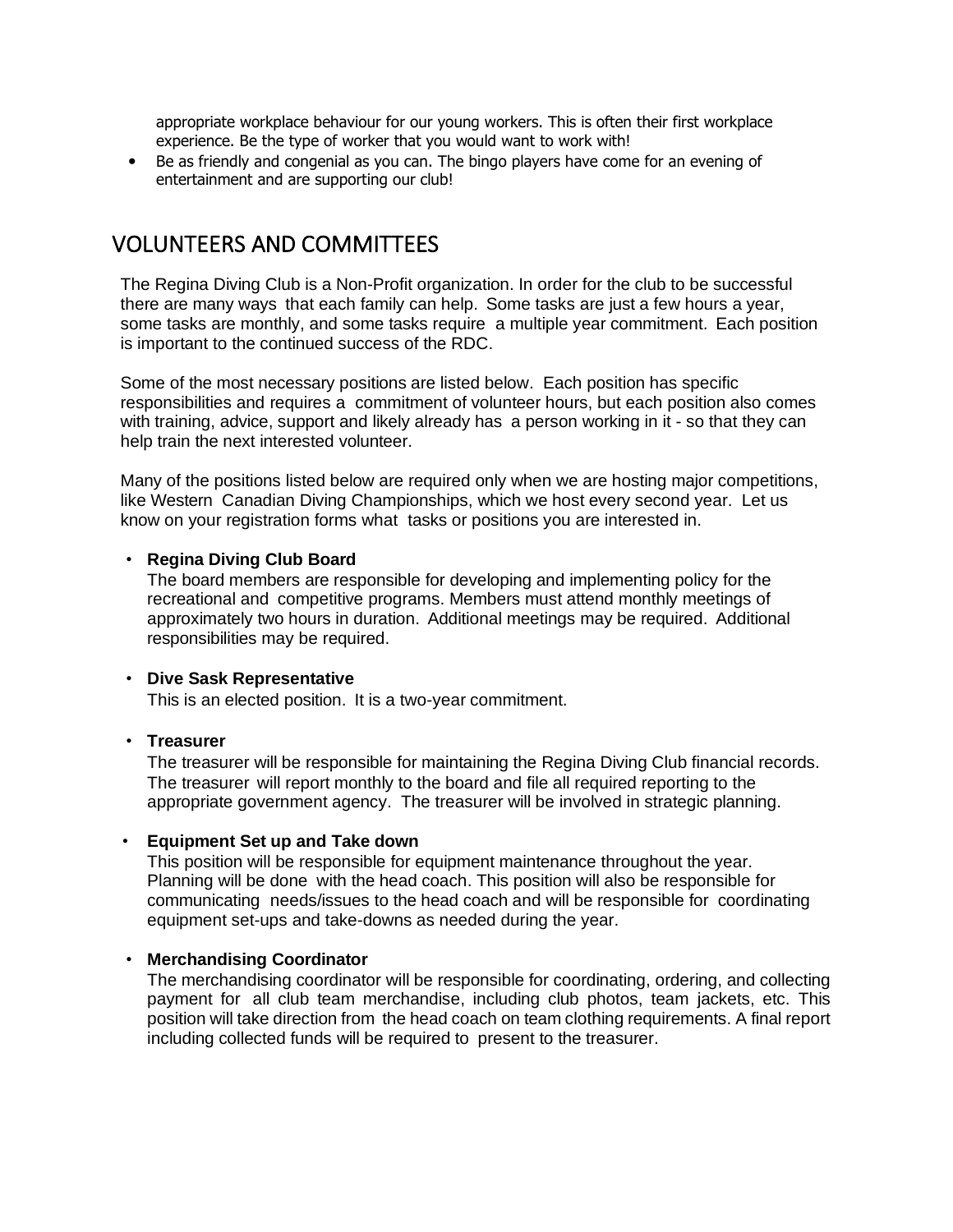#### • **Fundraising Coordinator**

The fundraising coordinator will be responsible for organizing and coordinating at least three fundraisers during the year. This position will communicate with the members of the club, communicate with the fundraising company, and upon completion of the fundraiser will draft a report to issue to the club treasurer with the funds raised.

#### • **Bingo Coordinator**

This position is the main contact between the bingo association and the club and is responsible for scheduling and organizing all volunteers for bingos. The bingo coordinator is required to arrive early and stay after each bingo. The bingo coordinator will be required to reconcile at the end of each bingo and forward a copy of the reconciliation to the club treasurer.

#### • **Travel Coordinator**

This position would assist the RDC competitive administrator in arranging logistics for team and individual travel for competitions. This would include communication between coaches and families for all arrangements and planning - well in advance of travel dates.

• **Website manager, Newsletter assistant, Team picture coordinator, End of year party coordinator, Banquet and Awards Coordinator**: There are so many ways you can help your club. Just talk to the Competitive Administrator at [RDC.diving@hotmail.com](mailto:RDC.diving@hotmail.com) or a Board Member.

## **Competition Volunteer Requirements**

The following roles are required for each competition that RDC hosts. Ideally, the individuals will be committed to fulfill these roles multiple times, with cross-training of others as necessary.

## • **Competition (Meet) Manager**

This position is responsible for organizing and supervising club competitions. This includes attending and chairing planning meetings. During competitions, full time attendance is required.

#### • **IS/Technical Coordinator**

The technical coordinator will be responsible for securing, planning, organizing, and maintaining all IS needs for competitions. The position will work closely with the results coordinator. During competitions, full time attendance is required.

#### • **Awards Coordinator**

The awards coordinator will be responsible for obtaining, preparing, organizing and coordinating the presentation of all awards. A significant number of planning meetings are required prior to competition. Supervising of volunteers is also required. During competitions, attendance at the end of every session is required.

#### • **Hospitality Coordinator**

This position is responsible for organizing, preparing, and delivering food to the judges, coaches, volunteers and athletes. A significant number of planning meetings are required prior to the competition. Parents must be contacted for food donations. Supervising of volunteers is also required. During competitions, full time attendance is required.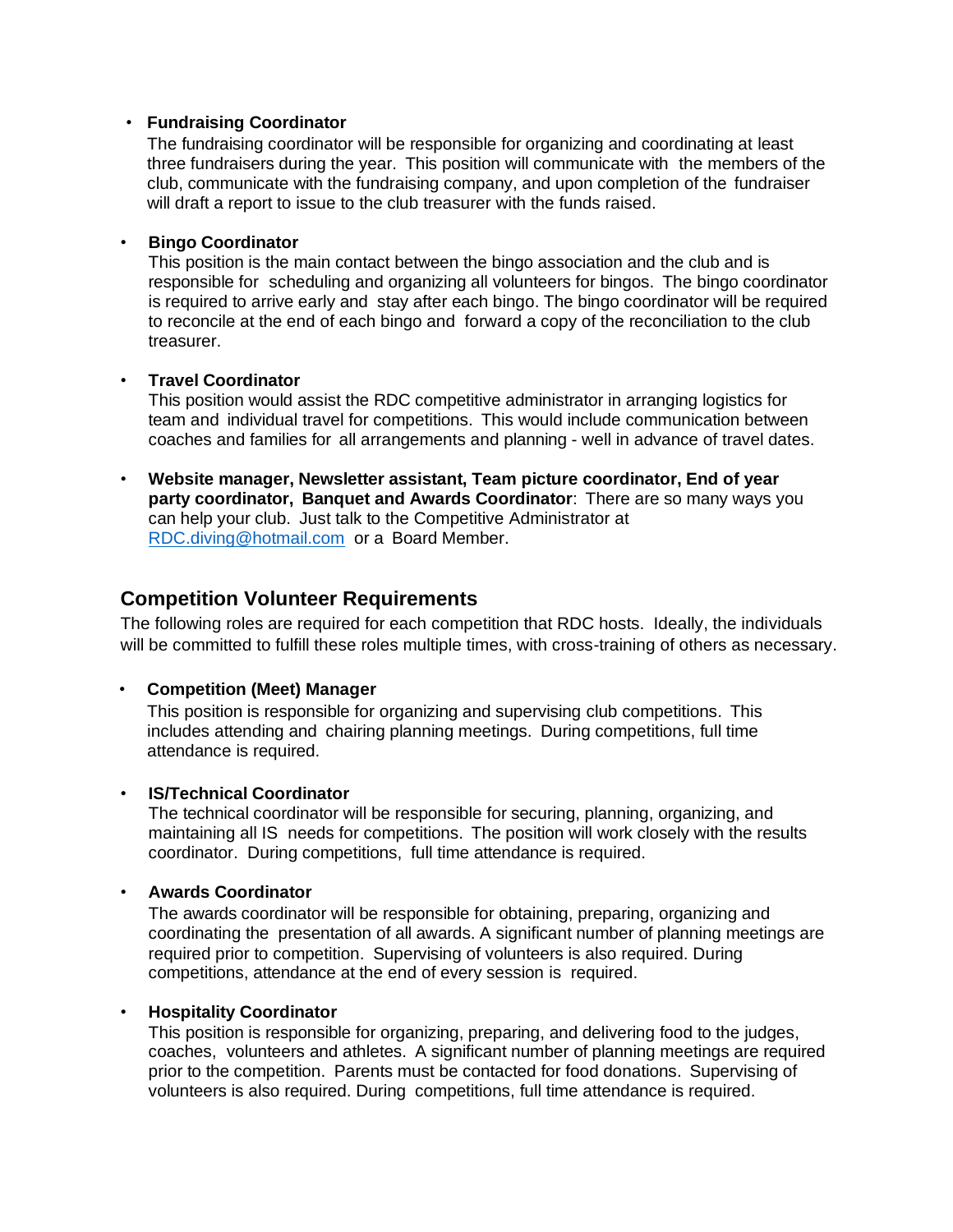## • **Results Coordinator**

This position will be responsible for coordinating and supervising the collection, data entry, calculation and printing of all results. A significant number of planning meetings prior to the competition is required. Supervising of volunteers is also required. During competitions, full time attendance is required.

**The Regina Diving Club will assess a \$200 invoice at the beginning of each year, as a bond against the 10 hours of volunteer time required per family if your volunteer hours are not met your bond will become due and payable on June 1st .**

## <span id="page-12-0"></span>CODE OF CONDUCT

The Regina Diving Club Code of Conduct, which includes reference to athletes, parents, coaches and representatives of the club, can be found at [www.reginadiving.ca](http://www.reginadiving.ca/) under the 'Resources' tab. This is a complete document, vetted through Dive Sask and Sask Sport, and should be read by all families.

The remainder of this section outlines the expectations of Regina Diving Club as it relates to our athletes, parents, and coaches. It is not meant to be exhaustive, nor replace the approved policies and procedures of the club, but rather highlight some of the important aspects for each member.

## <span id="page-12-1"></span>Expectations of our Divers

- Divers represent RDC and are to conduct themselves at all times in a manner which will not reflect negatively on RDC or be disruptive to those around them.
- Divers shall demonstrate respect for coaches, officials, chaperone/managers and other athletes.
- Divers will be punctual at all times. Be prepared to start training on time. This means arriving at the pool 5 to 10 minutes early.
- All divers are to ask their coach if they may leave the pool deck during practice.
- Help with any set-up or take down of equipment when asked by the coaching staff.
- Divers are to make sure coaches and chaperone/managers know where they are at all times.
- Divers agree to abide by all reasonable and ethical decisions made by the coaches and/or chaperone/managers.
- On out-of-town trips, divers shall remain in their own hotel room after curfew.
- Divers Age Group D and up are required to stay at meets until the last RDC diver has finished. This includes meets hosted and held at our home pool. Divers may leave to visit with relatives and/or friends only when previously agreed upon by the Board and Coach and of the diver's parents. Written request must be sent in a minimum of one week prior to departure for review.
- Divers will wear the designated team uniform when representing RDC.

## **Diver's Behaviour:**

- Older more experienced divers you are role models, please lead by example.
- Be supportive, courteous and respectful to all your team-mates.
- Please respect your team-mates by avoiding inappropriate behaviour (e.g., yelling, screaming, shouting, snapping chamois.) This can be distracting to others.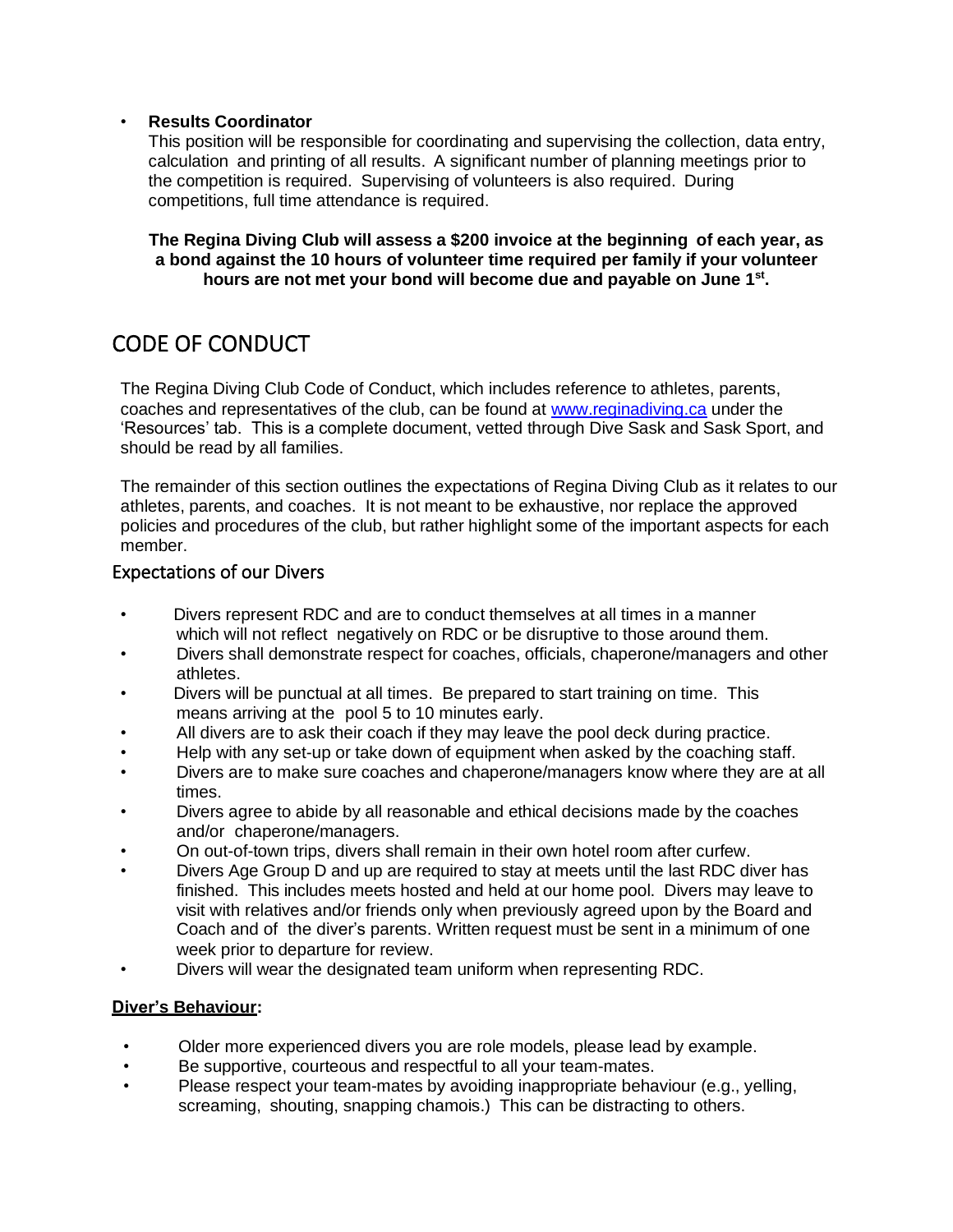- Please avoid all gossip; it serves no positive purpose to your team.
- Please wait until after training time to talk to your family or friends.
- Divers shall use appropriate language -- abusive language and profanity is not permitted.
- Divers shall not smoke.
- Divers shall not consume alcohol (this includes divers of legal drinking age while they are representing RDC).
- Divers shall not use, consume and/or possess illegal drugs. If using prescription drugs, the coach and chaperone/manager must be notified. (In competitions where drug testing is to take place, this includes caffeine, aspirin, asthma medicine, or any substance which may result in a positive drug test.) If in doubt, please call 1-800-672- 7775 for the Canadian Centre for Ethics in Sports.

## **Diving Board Etiquette**:

- Always know the depth of any pool before diving in headfirst.
- Dive safely at all times. Make sure the area under your board is clear.
- When it is your turn on the diving board, please be ready to go.
- Once you have stepped on the board, please proceed with your dive. Remember that other divers are waiting for their turn on the board.
- When a team-mate is about to use bubbles, please wait until their dive is complete before proceeding with your dive. Please stay out of the water during bubble use.
- Balks should only occur if you are so far back from the tip of the board that dive completion may risk personal injury.
- Treat all pool facilities, staff and other pool users with the same respect you want to be afforded.
- When diving during public swim, divers are to follow public swim rules and lifeguards' directions.
- Divers shall strive to maintain or improve on their current academic marks.
- The Head Coach will determine if an alumni diver may train with the Club.

Alumni divers who are permitted to train with the club will pay the applicable DPC registration fee, to be registered with DPC for insurance purposes and will also pay \$10 per practice time to RDC. Alumni are subject to the Club training rules while training.

Any injuries incurred in practice or competition must be reported to the coach immediately. If the injury requires seeing medical personal a [Dive Canada medical](https://diving.ca/wp-content/uploads/2017/11/Accident-Claim-Form-.pdf) form must be filled out and submitted to Dive Sask.

*Note: all accident claims must be submitted to the Insurer within 30 days. It is important that if a diver is injured and receives medical attention an Accident Claim form is submitted to Dive Sask well before the 30 days is up. Even if you do not think an insurance claim will be initiated, it is wise to submit the accident claim form in case further medical attention is necessary later.*

## <span id="page-13-0"></span>Expectations of our Parents

• Please pay your fees on a yearly or monthly basis and fulfill your bingo requirements according to your fee payment schedule and using one of two acceptable methods of payment: Pre-authorized Debit or Cheque. If any changes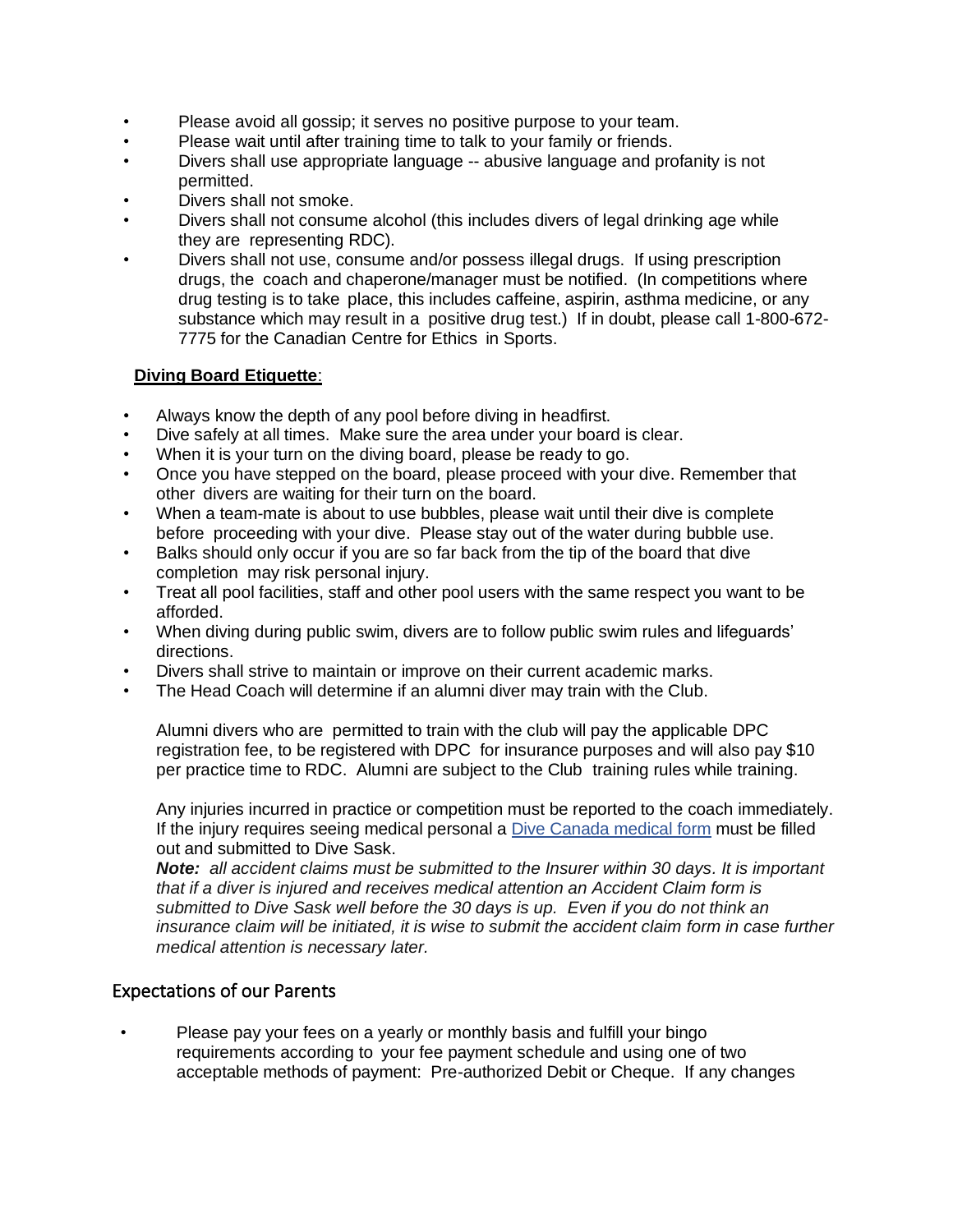are required to this fee schedule, please contact the administrator prior to your next payment requirement.

- Complete the medical form at registration. If any changes occur throughout the year, please submit the revisions to [RDC.diving@hotmail.com](mailto:RDC.diving@hotmail.com) .
- Communications from Club and Coaches will mainly be conveyed via the Regina Diving Club website or by email or the Regina Diving Facebook Page.
- Parents are expected to be familiar with all aspects of the handbook, and the following policies of the club: Code of Conduct; Disciplinary Procedures; Appeal Procedures – all can be found at [www.reginadiving.ca](http://www.reginadiving.ca/) under 'Resources'
- Parents are encouraged to talk to the coaches, *but not during training***.** Please contact coaches by email to set up a meeting with them. Meetings are not held on pool deck after practice – unless specifically arranged with your coach prior to that day.
- Parents may be asked to accommodate out-of-town divers, on request (when billeting, guidelines will be provided.)
- Parents are expected to help out at the Regina Diving Club hosted competitions.
- Parents are expected to seek clarification from the competitive administrator at [RDC.diving@hotmail.com](mailto:RDC.diving@hotmail.com) for any questions you have.
- Know your RDC Board Members. A list of current Members can be found on the website. Don't be afraid to bring to our attention any questions or concerns that you may have throughout the year.
- Parents are expected to be familiar with and adhere to all travel policies as set out by the club for meets held out of town.
- Parents are expected to cover their own expenses if they are attending meets as a spectator.
- Parents are to sit in the designated viewing area and are not to interrupt training. Parents are not allowed on pool deck, past the signs. You may see a board member on pool deck from time to time; this is acceptable when they are conducting RDC Board business.
- Be supportive, courteous and respectful to all divers, coaches and fellow parents. The use of foul language on the pool deck or at club sanctioned events is strictly prohibited.
- If you have a concern or a problem, please follow proper procedures listed below. RDC reserves the right to remove a parent from the pool deck if problems arise.

If you have a problem with a coach or a program, please take the following action:

- **Talk to your diver's coach – if not resolved then,**
- **Talk to the Head Coach – if not resolved then,**
- **Talk to a member of the Board of Directors.**

This procedure must be followed if the problem is to be resolved in a timely and fair manner. Additional details on the Regina Diving Club Website

## <span id="page-14-0"></span>Expectations of our Coaches

- Coaches and their team represent RDC, and they are to conduct themselves at all times in a manner which will not reflect negatively on RDC.
- Coaches shall at all times demonstrate respect for divers, other coaches, officials, chaperone/managers and parents.
- Coaches are responsible for informing the diver's parents and RDC Board of Directors of any misbehaviour or transgressions of the RDC Code of Conduct.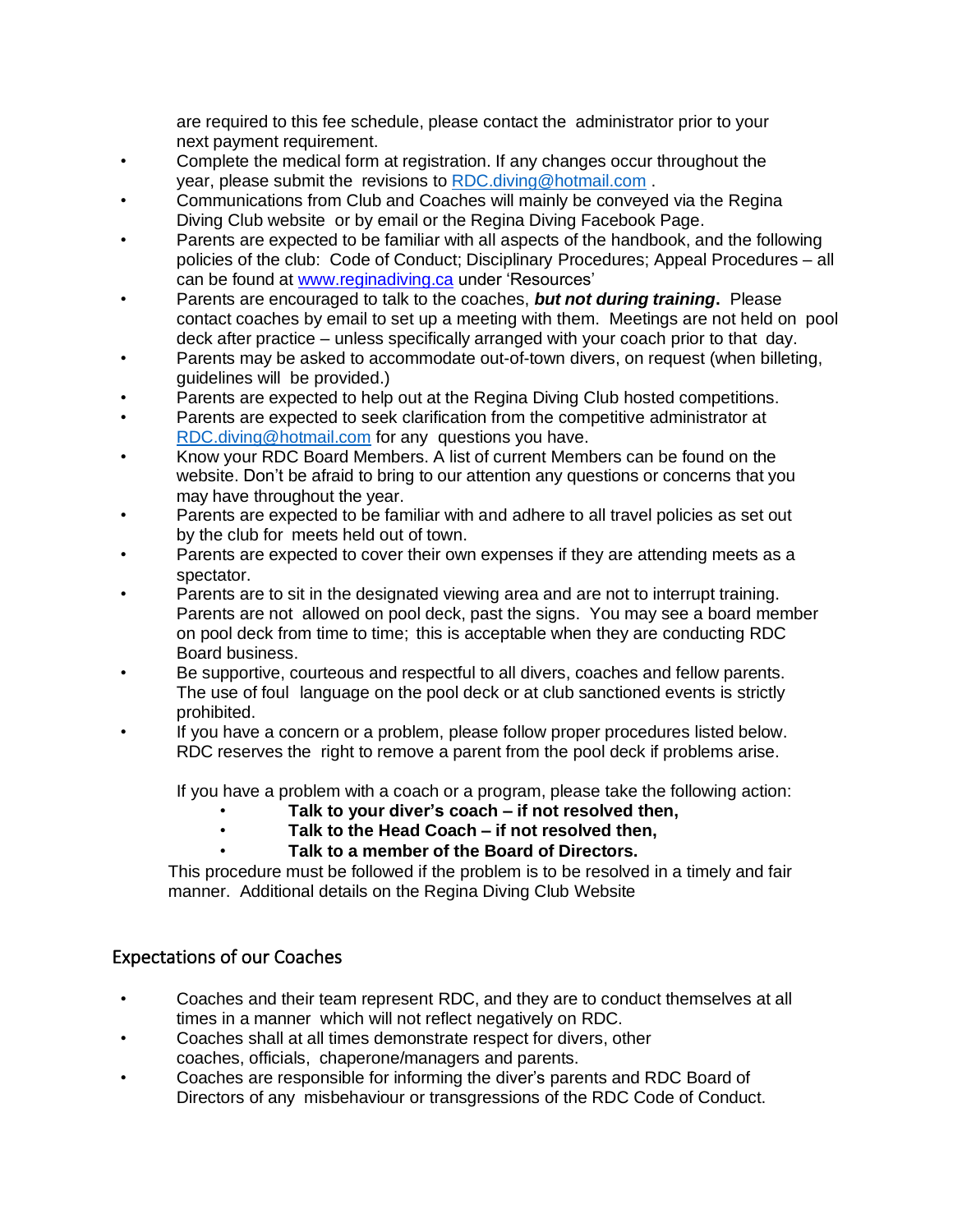- Coaches are responsible for ensuring that the diver's competition requirements and lists are technically correct.
- Coaches are to be aware of the whereabouts of the divers for which they are responsible.
- Coaches are in charge of athletes during training and competition times.
- Coaches shall attend all meetings held by competitions committees, where their attendance is requested.
- Coaches shall give the divers the opportunity to discuss proposals for training and performance standards.
- Coaches shall provide divers with appropriate information necessary for them to be meaningfully involved in decisions that affect them.
- Coaches shall communicate and co-operate with family members, involving them in appropriate decisions pertaining to the diver's development.
- The coaches are role models and should lead by example.
- Coaches must inform the parents/guardians of any injury that the diver incurred that day during training or competition.
- The Coach reserves the right to request written consent from parents/guardians and/or a doctor to confirm that the diver is fit to return to training/competition.

## <span id="page-15-0"></span>TRAVEL PROCEDURES

Diving meets are meant to be fun for all divers involved. This is what they have been working towards. However, divers are expected to behave in a responsible manner. The following rules must be adhered to if we are to maintain our privileges and reputation as a Club.

## **1. Team travel**

In this situation, coaches and divers travel and stay together. The coaches help arrange the numbers, the requirements for vehicles, drivers, chaperones, as well as the schedule for all days of the meet.

Where Group E or younger divers are travelling, there may be an option for the athlete to travel to and from the meet destination with the team and then stay with their family for the duration of the meet.

Discuss individual cases with the traveling coach well in advance of departure, so appropriate understanding of responsibilities are outlined.

## **2**. **Individual travel**

This travel situation is where families make individual arrangements on transportation and accommodations for the meet. These individual arrangements sometimes include staying with family or friends instead of at a hotel, carpooling and various other ideas to help each family enjoy the meet and to help with the cost burden. This is a privilege granted by the club to help ease young athletes and their families into competitive sport travel. Parents are required to have their diver at all scheduled events and at the pool for all practice times, on time. The divers remain at the pool with the team all day; the parents are not required to stay at the pool.

## **3. Early Departure**

In all travel situations it is the expectation that athletes will remain until the end of the competition. If early departure is required, a written request must be received 1 week in advance and given to the Board.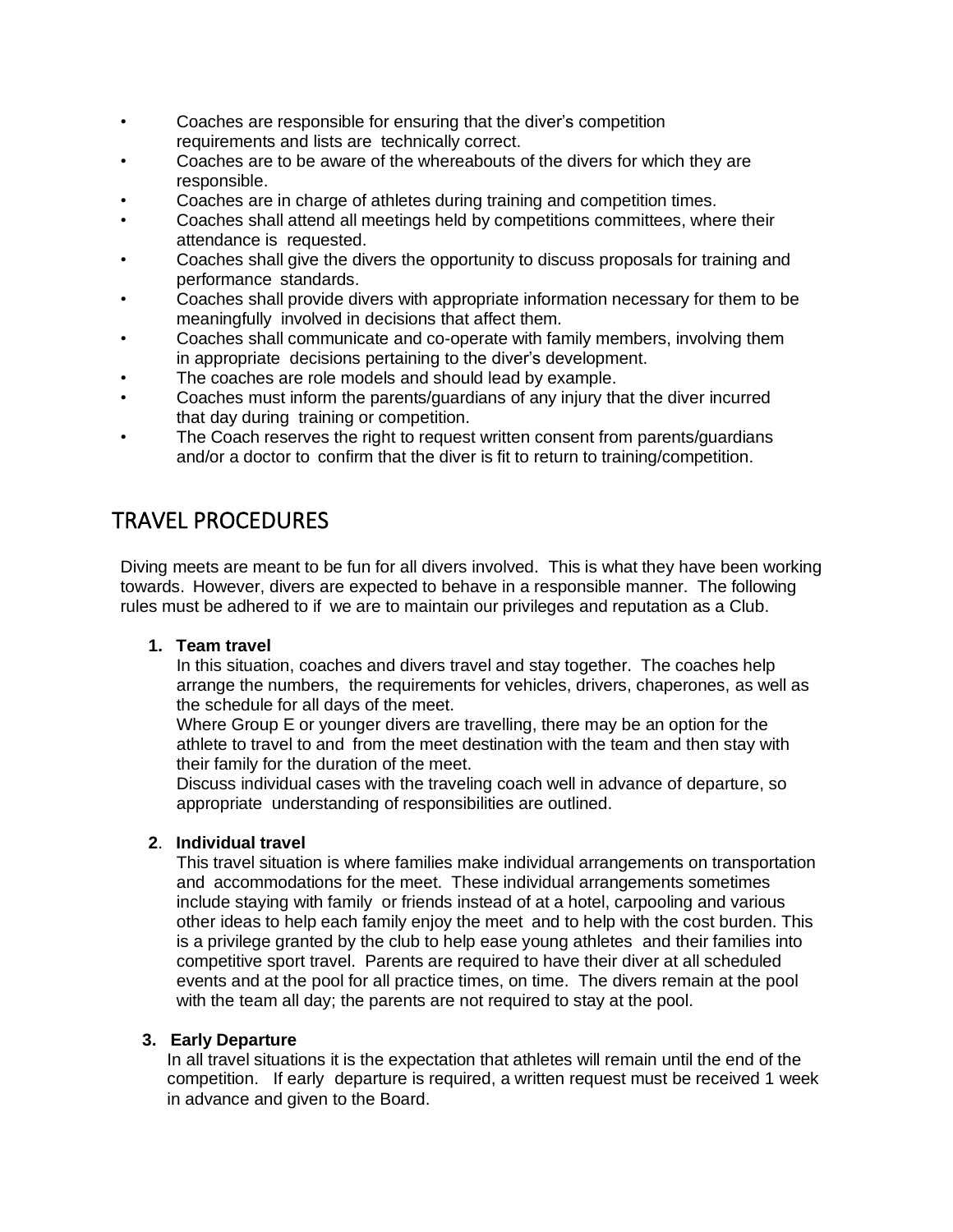Coaches will not be responsible for determining if an athlete can depart early and in no circumstances will a coach be approached during a meet to request leaving early. In the case of an emergency, a Board member that is present will deal with the request on an individual basis.

**EXCEPTION:** In cases where safety while travelling is determined to be an issue, the board members in attendance (using a majority vote) have the authority to waive the requirement to stay until the last RDC diver is finished. At all times, the safety of the coaches, divers and families will be the first priority. The board members in attendance will also have the authority to make alternate travel arrangements (i.e. additional night of hotel) to ensure the safety of the coaches and athletes.

## **Chaperone Requirements**

Parents are encouraged to put their names forward for the chaperone/manager of out-of-town diving meets as needed. Chaperones are only required for team travel meets and are expected to fulfill all the duties that are listed in the "Chaperone Duties and Guidelines" and have a Criminal Record check. The RDC recognizes the responsibility required to chaperone our athletes and as such will cover 50% of the expenses incurred from taking on the role. The remaining 50% of the expenses incurred will be divided equally among the divers attending that meet. Please refer to the travel expense forms for guidance on cost reimbursement. In most cases Chaperons will be assigned at a ratio of 6 athletes to 1 chaperone.

## **Chaperone Selection**

Once it is deemed necessary for a chaperone, a request by the coach will be made for volunteers and the selection will be made by the Head Coach in conjunction with the Board if so required.

## **Team Travel Guidelines**

## **Pre-Departure:**

- Coaches will email meet information as it becomes available.
- If your diver is going to the meet, all forms must be completed and returned by the indicated date. If your diver is not going to a meet, please notify your child's coach.
- Team travel arrangements and lodgings for the entire team will be arranged at least 45 days before the meet whenever possible.
- Team travel is required for Nationals and any meets requiring flights. Winnipeg Tier I/II (June) is a Dive Sask sponsored team travel event. During team travel, all athletes Group D and up are required to travel and stay with the team. All other meets will be considered individual travel unless otherwise identified in advance by the coach.

## **Billeting:**

- Billets, if being used, will be arranged by the coach.
- Parents of divers attending a meet must be informed of the details of who and where the billets are located a minimum of 72 hours prior to departure to the meet.

## **Departure:**

- Report to the chaperone/coach so they know you have arrived.
- Stay with the chaperone/coach until otherwise told.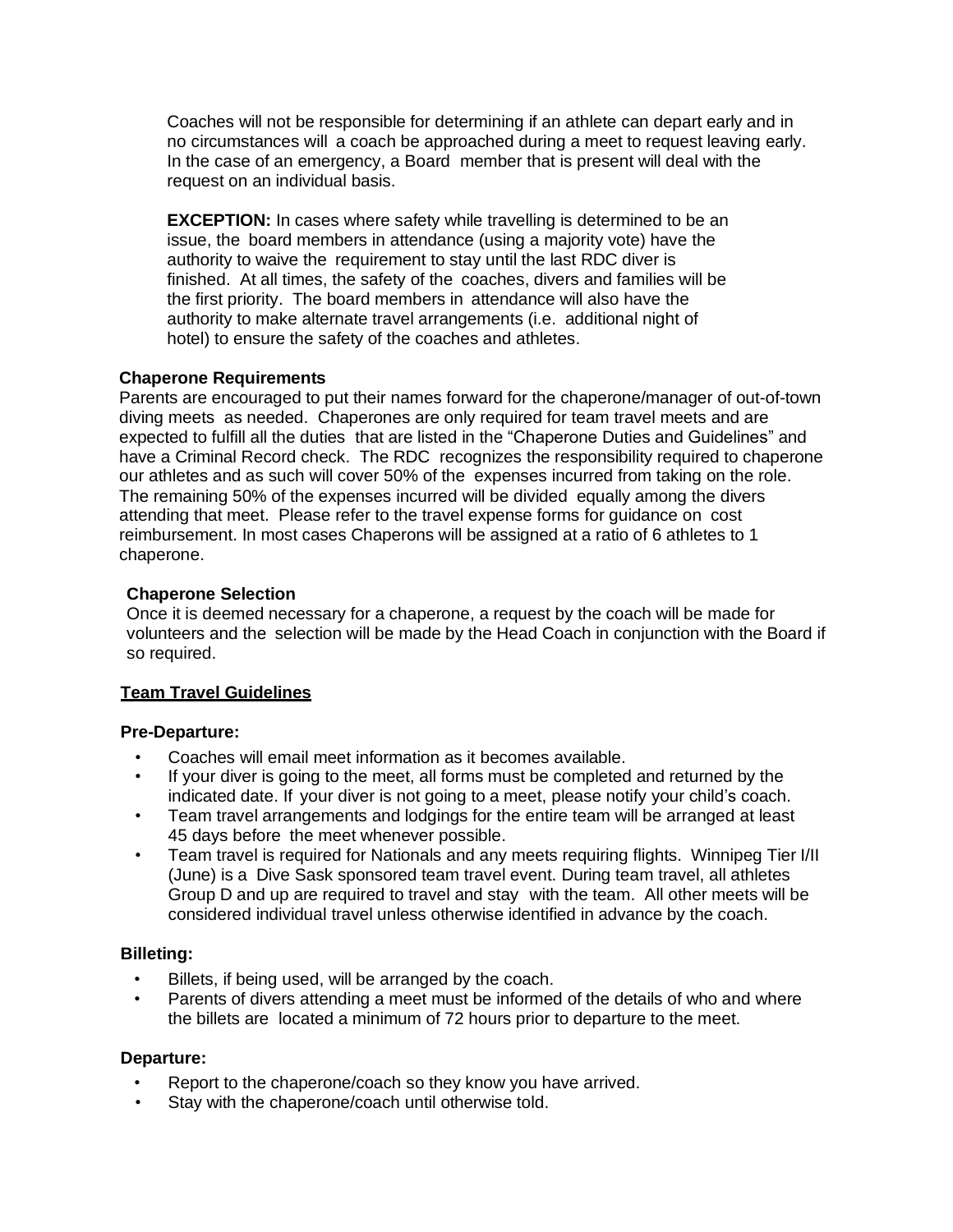- Advise chaperone/coach of any medical problems, allergies or medication that you have or will be taking with you (not already noted on medical form).
- On a parent's request, divers may give their money or medications to the chaperone.
- Be on time!

#### **Please make sure your diver understands that they are a representative of RDC and their behavior reflects not only on them, but on the Club and their family.**

## **Trip:**

- Please listen and obey all instructions given to you by drivers, coaches and chaperones.
- The driver shall drive responsibly at all time when transporting divers.
- Seatbelts will be worn at all times.
- Coaches may require that divers wear the appropriate team uniform while representing the Club on an airplane, upon leaving the hotel and on the pool deck.
- Divers' travel bags should be with them at all times and packed with training gear, team uniform and other items the divers wish to carry on board with them.
- When trips are over 3 hours, please provide "good" snacks for divers (no soda or junk food).
- No shelled snacks and no glass containers.
- No junk food during the trip and at diving meets (coaches, drivers and chaperone/managers must abide by same "good" eating habits as divers).
- Divers are to be considerate of all others in van, car, train or plane.
- It is the responsibility of the divers to keep the floor free of garbage and litter.
- In the case of being billeted, the divers will be given one contact number to reach coaches and/or the chaperone/manager.

## **Upon Arrival:**

- Ensure that the van/car is unloaded and properly cleaned.
- In case of being billeted, advise the coach when you are leaving.
- No changes are to be made between divers in billets or hotel room accommodations. The chaperone/coach must know where you are at all times.

#### **Dive Meet:**

- Coaches may request that divers be in designated team uniform when travelling to the pool, while on pool deck and when going back to hotel.
- Divers are to be aware of their training and competition schedule.
- Check with the chaperone/manager for any special instructions.
- Stay together as a team and remember to cheer for your team-mates. The use of electronic devices while your teammates are competing is prohibited.
- Never leave the pool without permission of the chaperone/coach.
- Parents should not expect any privileges for extra-curricular activities without the permission of both the coaches and chaperone.
- As at our own pool, so too at competitions, parents are not allowed on pool deck except for awards or in the case of an emergency.
- Coaches are responsible for all athletes on the pool deck.
- All athletes Age Group D and up are required to stay at the meet until the last RDC diver is finished. This includes meets hosted by RDC.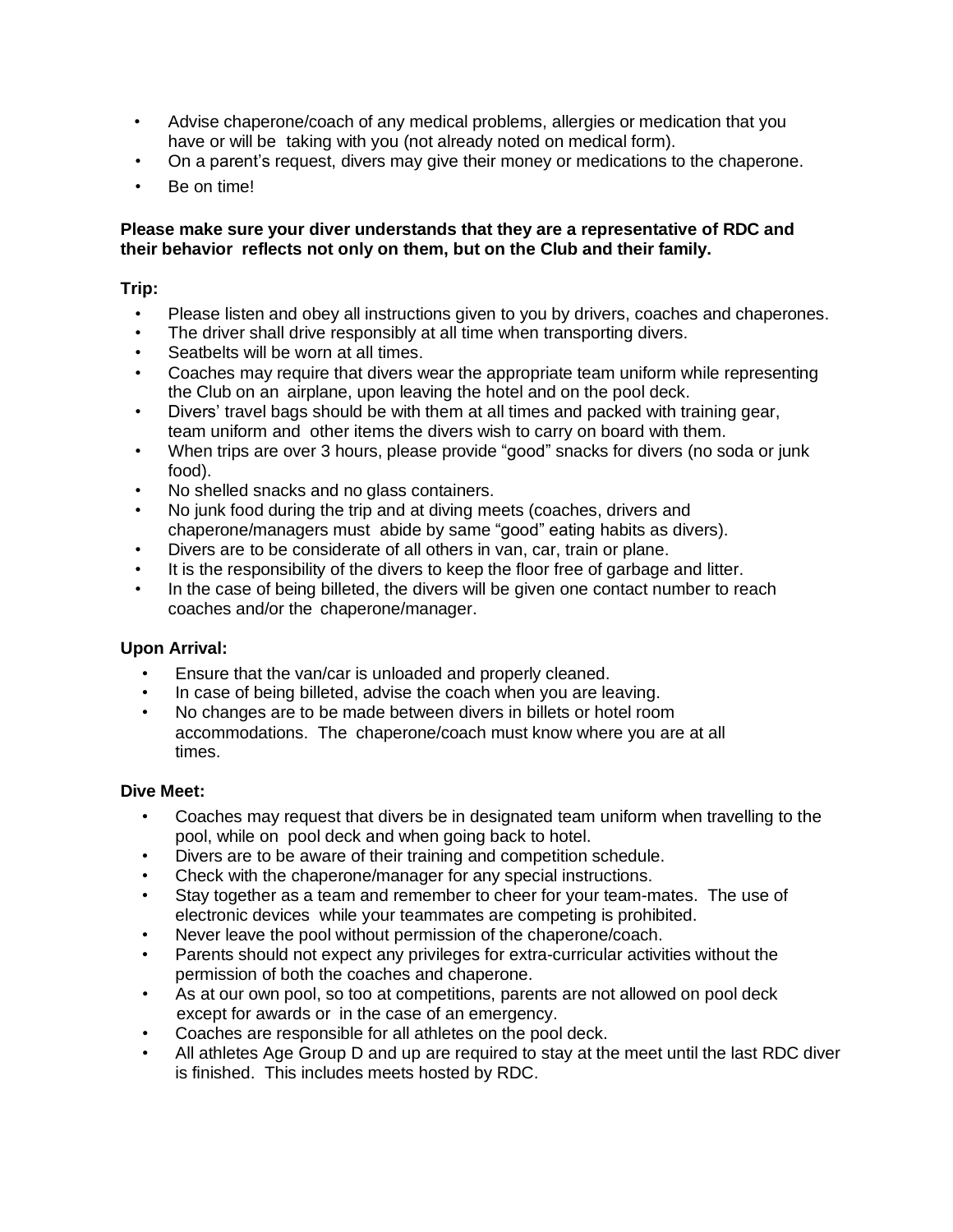## **Hotel:**

- The coaches and chaperone will set the rules and curfew, which are to be followed by all divers.
- There will be no running or shouting in the hallways, no loud TV or music, disturbing hotel guests, etc.
- Divers are not allowed to leave the hotel without the permission of the chaperone/manager.
- After curfew, divers are to remain in their rooms with no visitors.
- Divers are not permitted to go to the lobby without permission of the chaperone/coach and must take a buddy.
- Any breach of the RDC code of conduct will result in disciplinary actions.

## **Completion of Meet:**

- Divers are to make sure they have all of their belongings.
- Clean up area where the team was stationed.
- Be at assigned meeting areas on time.

## **Arrival Home:**

- Divers are to make sure they have all their belongings.
- Clean up the van/car of all garbage and litter.
- Collect all monies and valuables from chaperone/coach.
- Advise chaperone/coach when you are leaving with your parent/guardian. No diver is to be left alone.

## **Financial Reconciliation:**

The following process is executed to reconcile trip expenses:

- All receipts must be submitted with expense claims to the Administrator/Treasurer [info@reginadiving.ca](mailto:info@reginadiving.ca) within 10 days of return.
- After the Administrator/Treasurer calculates the final cost per diver, they will issue an invoice to the diver's family indicating the amount owing.
- All invoices are due on August 31.

## <span id="page-18-0"></span>CHAPERONE POLICIES AND PROCEDURES

## **Pre-Competition:**

- The chaperone/coach is one of the official representatives of RDC and has the authority to enforce rules of conduct on behalf of the Club. The chaperone will abide by the same code of conduct as the divers or coaches.
- The chaperone/manager is responsible for the divers' behaviour at all times, except when the divers are being coached. Please maintain the discipline of the team. If a diver's behaviour is unacceptable, discuss it with them privately.
- Talk with the coaches before team meetings to ensure everyone is on the same page.
- Chaperone must possess a valid driver's license and have a police record check on file with the Club. This record check could take as long as six weeks to complete, so get the paperwork done at the start of the season if you think you may be interested in putting your name forward as a chaperone.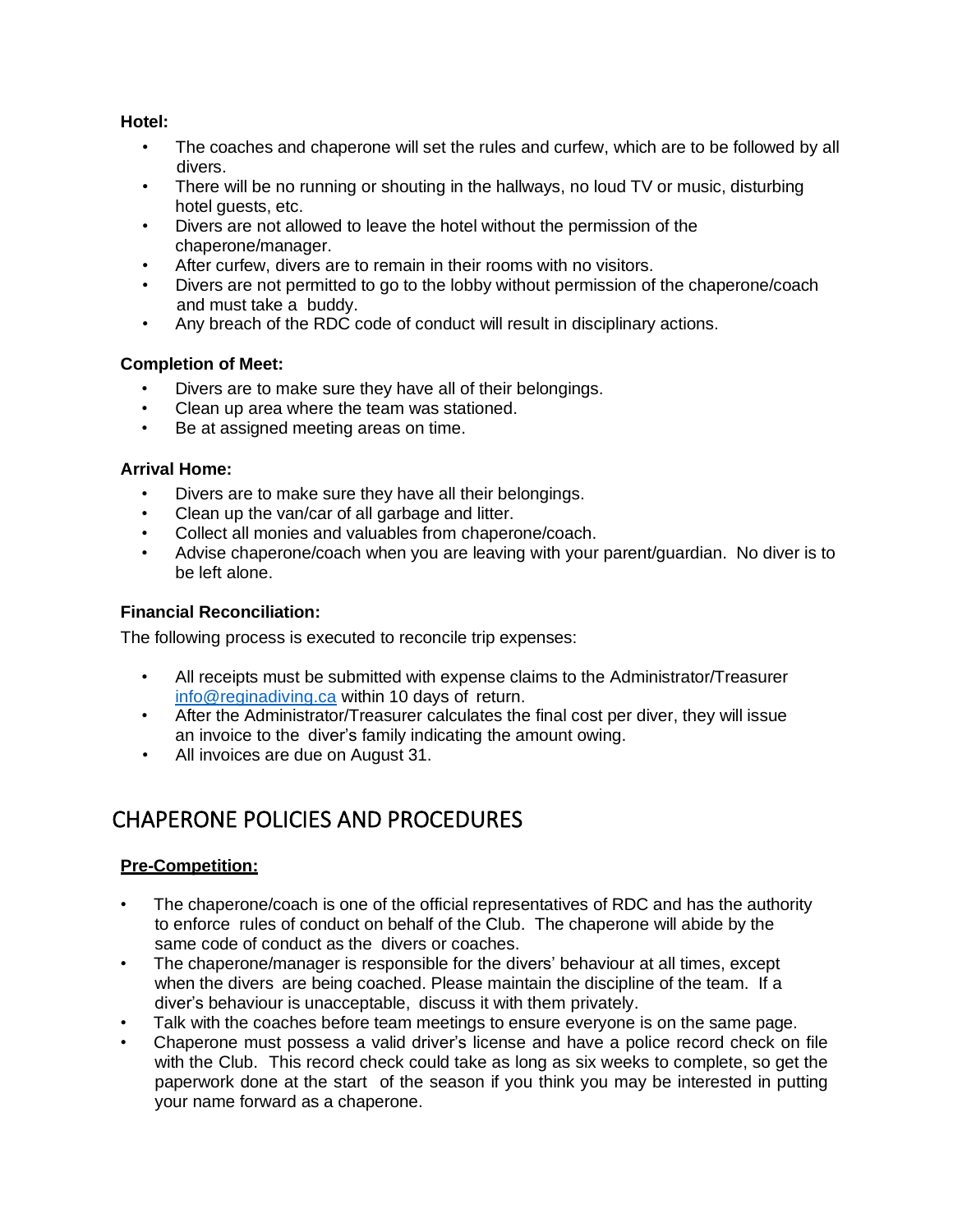- Must account for every diver.
- Attend all team meetings and verify travel arrangements, hotel arrangements (including rooming lists) and method of payment to be used.
- Ensure the divers are eating and drinking properly. This may require the purchase of healthy snacks. Ensure that you maintain receipts for reimbursement.
- If meals are to be prepared by the chaperone at the hotel, prepare a meal plan that will accommodate any food restrictions as indicated on the athlete's travel form.

## **Competition:**

- Be understanding and maintain a positive atmosphere at all times.
- Purchase groceries when necessary and prepare any meals as determined.
- Be aware of any health issues, medications, etc, that affect each athlete and administer medication according to parents' instructions.
- Organize sleeping arrangements and distribute keys keeping the duplicate.
- Ensure all paid channels are blocked from the hotel rooms of athletes.
- Verify and ensure all athletes are aware of curfew times.
- Ensure all the divers have all their belongings and the team area in the hotel and at the pool is clean.
- Take any injured or sick diver to the doctor/hospital. While absent, ensure that another responsible adult is in charge. Contact the parents/guardians of the diver in a timely manner.
- The chaperone must travel to and from the event with the divers and remain with the divers throughout the day – when they are not being supervised on pool deck.
- The chaperone must accompany the youngest divers to any stores/restaurants if there is more than one option.

## **Upon Departure:**

- Ensure all divers are accounted for.
- Make last check of all rooms before leaving.
- Check out of the hotel.

## **Arrival Home:**

- The chaperone completes a trip summary for the Head Coach.
- Hand in all receipts with an expense claim form to the administrator/treasurer.
- Give feedback on the arrangements to the head coach and the Board.

## <span id="page-19-0"></span>DISCIPLINARY POLICIES AND PROCEDURES

For all minor disciplinary situations involving the athlete, the Head Coach will be responsible for issuing the consequence. The disciplinary situation must be documented, along with the disciplinary action and kept in the athlete's file. If the situation continues, a meeting between the coach, diver, parents of the diver, and a third party if requested by any of the parties involved, will be held to discuss the situation and work out a positive solution. When a suspension is warranted, whether temporary or permanent, the Coach will consult with the parents and the RDC Board of Directors. The Board may then conduct an inquiry into the matter, if warranted.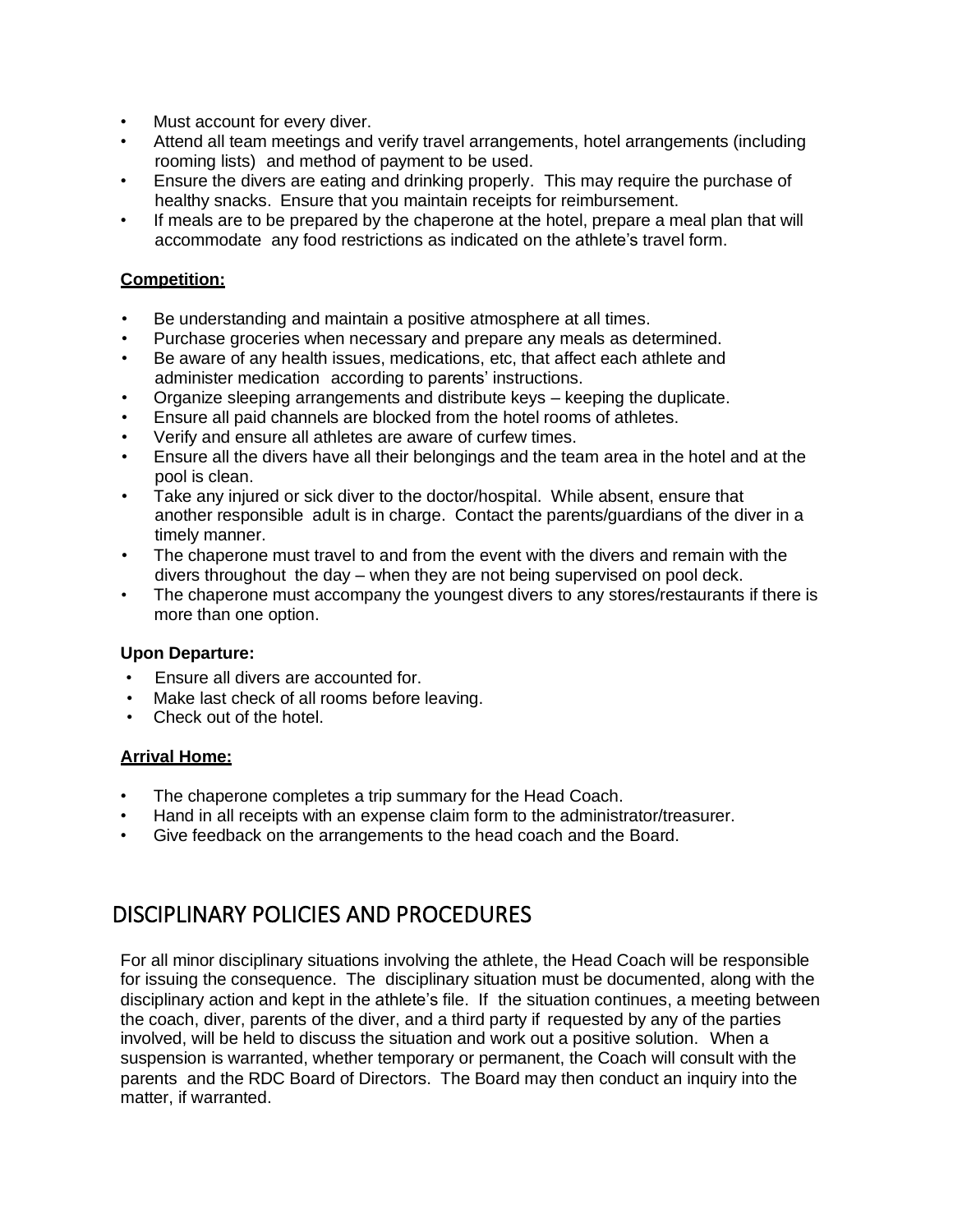Disruptive behavior by divers or parents will not be tolerated. Depending on the severity and the nature of the "poor" behavior, all or some of the following consequences may apply:

- Constructive criticism and explanation of why/how such behaviour is inappropriate.
- Restriction of privileges.
- Time out.
- Removal from remaining practice session.
- Reduction in training schedule.
- Temporary suspension.
- Permanent suspension.

When a diver is removed from the balance of practice, they are to get dressed and sit in the deep end bleachers for the rest of the practice. They are not allowed in the training area until the end of training, when they will meet with their coach. Parents must be informed of this in a recurring situation.

The complete RDC Code of Conduct, Disciplinary and Appeal Procedures can be found at [www.reginadiving.ca](http://www.reginadiving.ca/) under 'Resources' .

## <span id="page-20-0"></span>PROGRAM CHANGE POLICY

In order to change programs, divers must meet the required criteria as well as pass the required skills to move into the next level. Registration into the competitive programs is by invitation of the Head Coach. Upon invitation, the Head Coach will provide the parent with information, including forms to be completed and forwarded to the Competitive Administrator at [RDC.diving@hotmail.com](mailto:RDC.diving@hotmail.com)

Written notifications (email) of all program changes must be given to the Competitive Administrator at [RDC.diving@hotmail.com](mailto:RDC.diving@hotmail.com) and Financial Administrator at [info@reginadiving.ca](mailto:info@reginadiving.ca) within 2 weeks of changing a program.

For athletes making program changes, the official date for calculation of fees and bingo responsibility shall be as follows:

- A change prior to the 15<sup>th</sup> of the month will have the fee retroactive to the beginning of the month.
- A change after the 15<sup>th</sup> of the month will have the fee adjusted at the beginning of the next month.

## <span id="page-20-1"></span>REFUND POLICY

The Parent is responsible for notifying the Head Coach with written notice (email) of a program withdrawal. The official termination date for calculation of fees and bingo responsibility shall be as follows:

- Fees are in effect until written notification of termination is given. Parents are responsible for providing this written termination to the Head Coach.
- Fees must be paid in full for the month in which the termination takes place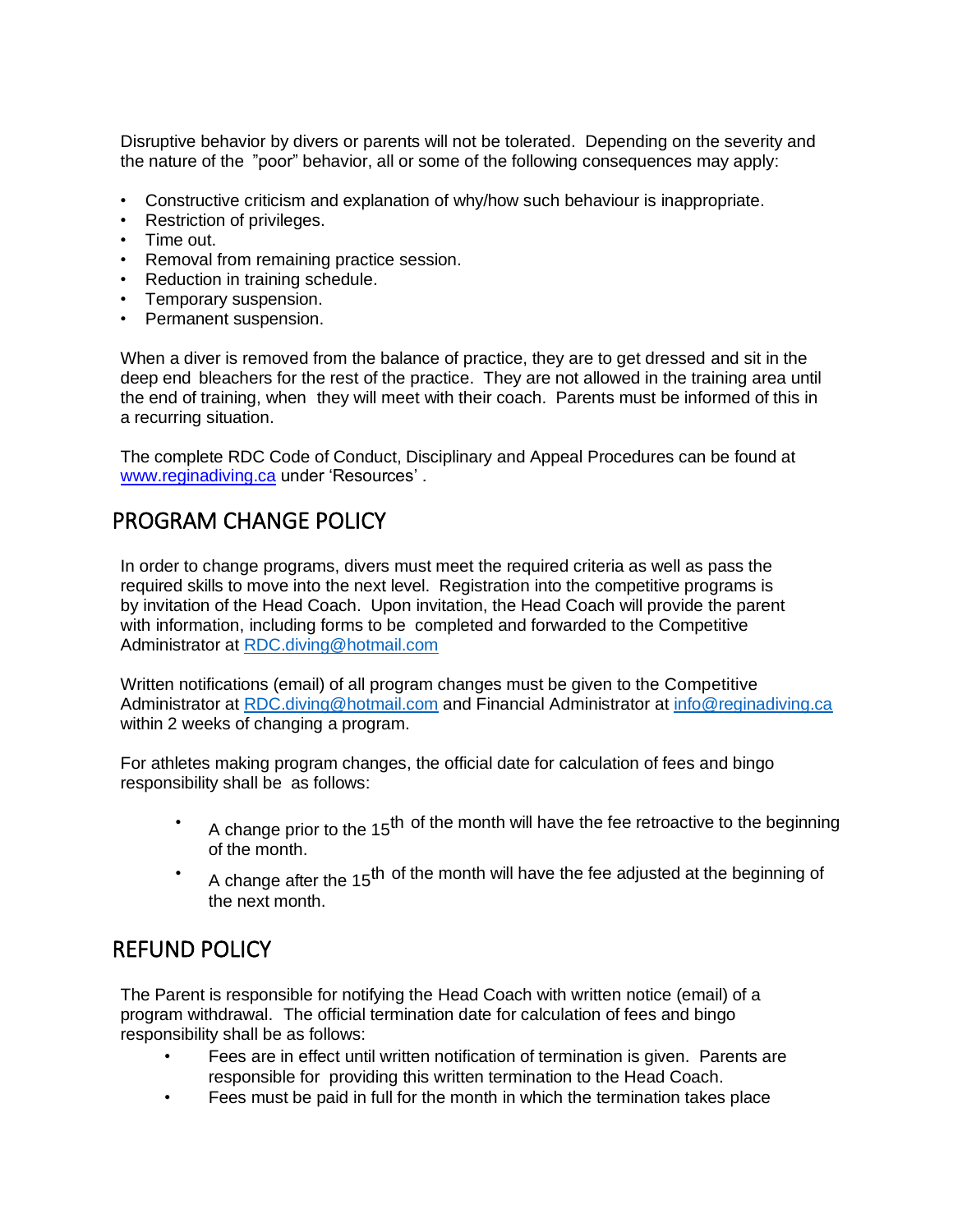## **Notes:**

- Annual registration fee is \$200 and it is non-refundable. Please refer to the Registration Form.
- Bingo commitments will be pro-rated, but will not be pro-rated to less than 1 bingo.
- Any outstanding bingo commitments must be resolved, prior to refunds being issued.
- After May 15<sup>th, no refunds will be given.</sup>

## <span id="page-21-0"></span>INJURY / ILLNESS

In the case of an injury or illness lasting 3 weeks or more, annual membership fees shall be reduced if the following conditions are met:

- The injury or illness has caused the diver to miss all diving sessions for a minimum of 3 weeks;
- The coach has been informed from the onset as to the reason for absence and the expected date of return; and
- A written request (email) for a reduction in fees, which states the particulars of the case (the nature of the injury or illness, and the pertinent dates) is received by the Head Coach immediately and filed with the Financial Administrator [info@reginadivng.ca](mailto:info@reginadivng.ca) within 14 days after the member's return to the diving program.
- In these situations the membership fees will be reduced by an amount calculated as: annual fee x (complete weeks missed) 40 weeks less the \$200 registration fee

Bingo commitments will be pro-rated but will not be pro-rated less than 1 bingo.

## <span id="page-21-1"></span>**SUSPENSION**

In the case of a suspension from a program by the Head Coach, lasting less than 4 weeks, no reduction will be made to either the annual membership fee or bingo commitments.

## <span id="page-21-2"></span>**INCIDENTALS**

The annual Registration fee will not be refunded in any circumstances. Extra bingo credits are not paid out but rather applied to future fees.

## <span id="page-21-3"></span>APPEALS

Appeals may be directed in writing to the Regina Diving Club Board of Directors. The Appeals Policy is available at [www.reginadiving.ca](http://www.reginadiving.ca/) under 'Resources'.

## <span id="page-21-4"></span>**GLOSSARY**

**Armstand** Group of dives performed only on platform where the diver performs a handstand with their back towards the water. The diver can rotate their feet towards the platform (cut-through) or towards the water (forward).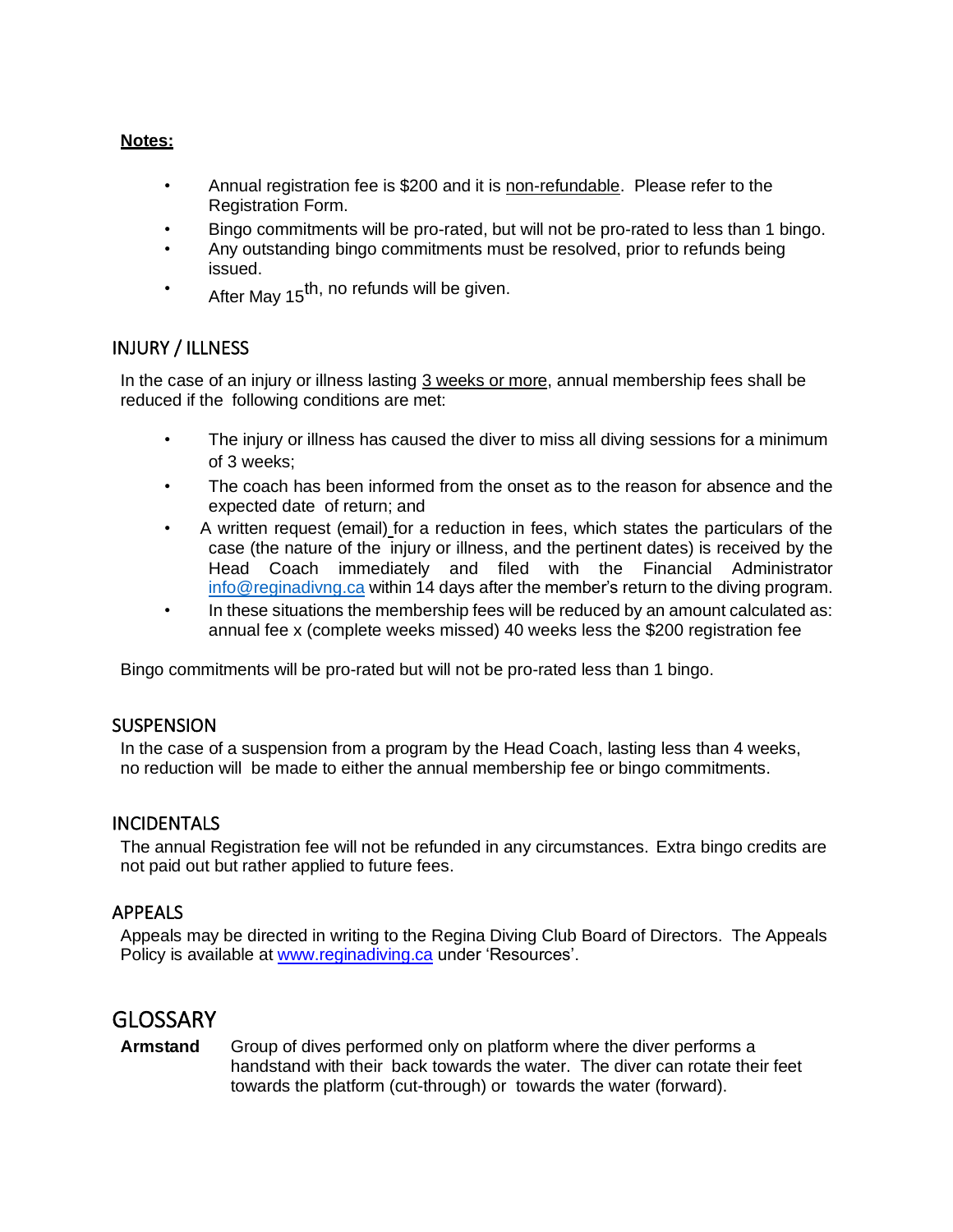| <b>Backward</b>                 |                                                                                                                                                                                                                                                                                                   | Group of dives where the diver stands backwards on the end of the<br>board and their head rotates away from the diving board.                                                                   |  |
|---------------------------------|---------------------------------------------------------------------------------------------------------------------------------------------------------------------------------------------------------------------------------------------------------------------------------------------------|-------------------------------------------------------------------------------------------------------------------------------------------------------------------------------------------------|--|
| <b>Balk</b>                     | A balk (baulk) occurs when a diver starts their approach or takeoff and then<br>stops before they have left the board. Frustrating in practice and penalized in<br>competition.                                                                                                                   |                                                                                                                                                                                                 |  |
| <b>Bubbles</b>                  | Compressed air is triggered released from the deepest part of the pool<br>bottom. The bubbles lessen the surface tension of the water, thus<br>"softening" it. Used when divers are learning a new dive, or sometimes just<br>for fun!                                                            |                                                                                                                                                                                                 |  |
| <b>Crowhop</b>                  | When a diver, upon executing a standing dive, lifts his or her feet slightly<br>of the board or platform prior to takeoff.                                                                                                                                                                        |                                                                                                                                                                                                 |  |
| DD                              | The Degree of Difficulty is a weighted index to reward/recognize harder dives<br>from easier ones. Judges' scores reflect only the diver's ability to perform a<br>skill, not how hard it is. The judges' score is multiplied by the D.D. to arrive at a<br>point total for that particular dive. |                                                                                                                                                                                                 |  |
| <b>Dive list</b>                | In competitions, diver must compete a minimum number of divers<br>initiated from different directions, depending on the diver's age and skill<br>list.                                                                                                                                            |                                                                                                                                                                                                 |  |
| <b>Dive Sask</b>                | Dive Sask is the Saskatchewan governing body of the sport and is located in<br>Regina.                                                                                                                                                                                                            |                                                                                                                                                                                                 |  |
| <b>DPC</b>                      | The Diving Plongeon Canada is the national governing body of the sport<br>and is based in Ottawa.                                                                                                                                                                                                 |                                                                                                                                                                                                 |  |
| <b>Failed (incomplete) dive</b> |                                                                                                                                                                                                                                                                                                   | A dive that is obviously other than that which was announced, is<br>more than 90 degrees off from the desired number of rotations<br>and/or is over (or under) twisted by more than 90 degrees. |  |
| <b>FINA</b>                     | The Federation Internationale de Nation Amateur is the international<br>governing body for all aquatic sports – synchro, swimming, water polo and<br>diving.                                                                                                                                      |                                                                                                                                                                                                 |  |
| <b>Forward</b>                  | The group of dives where the diver leaves the board facing forward and<br>their head rotates away from the board.                                                                                                                                                                                 |                                                                                                                                                                                                 |  |
| <b>Hurdle</b>                   | The final step on a running dive on the springboard, must be done from one<br>foot leading to a two-footed landing. Immediately proceeds the take-off.                                                                                                                                            |                                                                                                                                                                                                 |  |
| <b>Inward</b>                   | The group of dives where the diver stands backwards on the end of the<br>board and their head rotates towards the diving board.                                                                                                                                                                   |                                                                                                                                                                                                 |  |
| <b>National</b>                 | A National diver is one who meets the DPC dive requirements for their age<br>group and is eligible for national competition.                                                                                                                                                                      |                                                                                                                                                                                                 |  |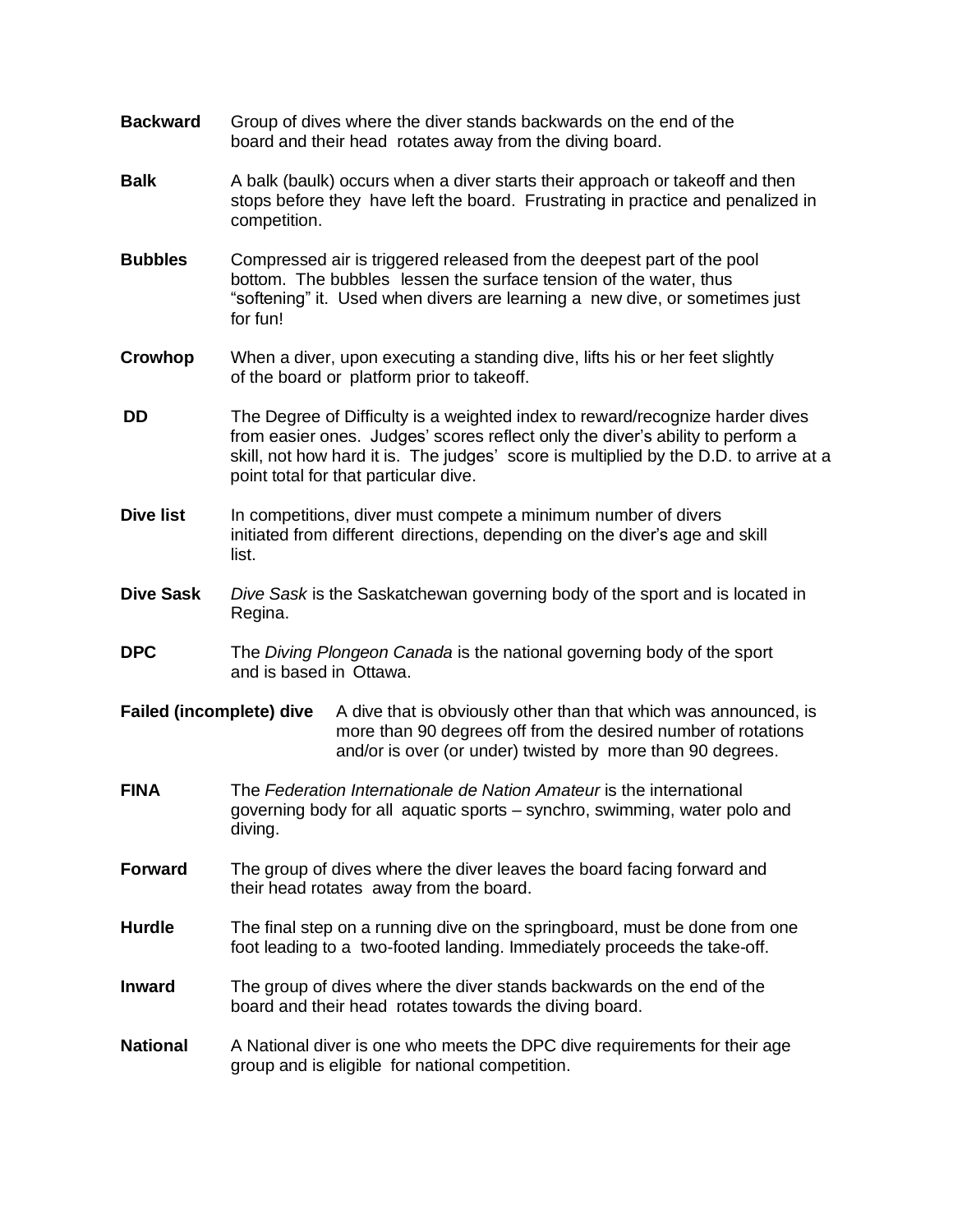| <b>Novice</b>   | A Novice diver is one who meets a modified list of dives for their age group and<br>can only dive in Novice or Provincial competition.                                                               |
|-----------------|------------------------------------------------------------------------------------------------------------------------------------------------------------------------------------------------------|
| <b>Platform</b> | Rigid towers at 5, 7.5 and 10 meter levels.                                                                                                                                                          |
| <b>Pike</b>     | A position where the body shall be compact, bent at the hips but the legs must<br>be kept straight at the knees, the feet shall be together and the toes pointed.                                    |
| <b>Reverse</b>  | The group of dives where the diver leaves the board facing forward and their<br>head rotates towards the diving board.                                                                               |
| <b>Rip</b>      | Occurs when a diver enters the water with no splash. This is a good thing,<br>but not the only element important in a good dive.                                                                     |
| <b>Straight</b> | A position where the body shall not be bent, either at the knees or at the hips,<br>the feet shall be together and the toes pointed (also called "Layout"). The<br>position of the arms is optional. |
|                 | <b>Springboard</b> A sixteen foot long piece of aluminium with a movable fulcrum. There are<br>separate competitive events on the one and three meter levels.                                        |
| <b>Tuck</b>     | A position where the body shall be compact, bent at the knees and hips<br>with the knees and feet together and the toes pointed. The position of the<br>arms is optional.                            |
| <b>Twister</b>  | A rotation about the long axis of the body, performed simultaneously with<br>a regular somersaulting action. Twisting dives are usually performed in<br>the optional (free) position.                |

## **Web Sites:**

Regina Diving Club: [www.reginadiving.ca](http://www.reginadiving.ca/) Dive Sask (SDI): [www.saskdiving.ca](http://www.saskdiving.ca/) Diving Plongeon Canada (DPC) [www.diving.ca](http://www.diving.ca/) Canadian Centre for Ethics in Sports: [www.cces.ca](http://www.cces.ca/)

## <span id="page-23-0"></span>PAYMENT OPTIONS

All competitive programs have annual fees that may be paid in full by cheque or electronic fund transfer (EFT) or monthly by Pre-Authorized Debit (PAD) – **no other method of payment will be accepted**. **The PAD form will be emailed to you.**

## **Registration fee:**

• The first \$200 of your annual fee is considered your registration fee, and it is nonrefundable.

## **Fundraising:**

• Families may reduce their fees by participating in optional bingos. One major meet is hosted each year at which every club family is expected to help at. Various fundraising opportunities will arise throughout the year and club members are encouraged to participate in at least one to keep fees reasonable.